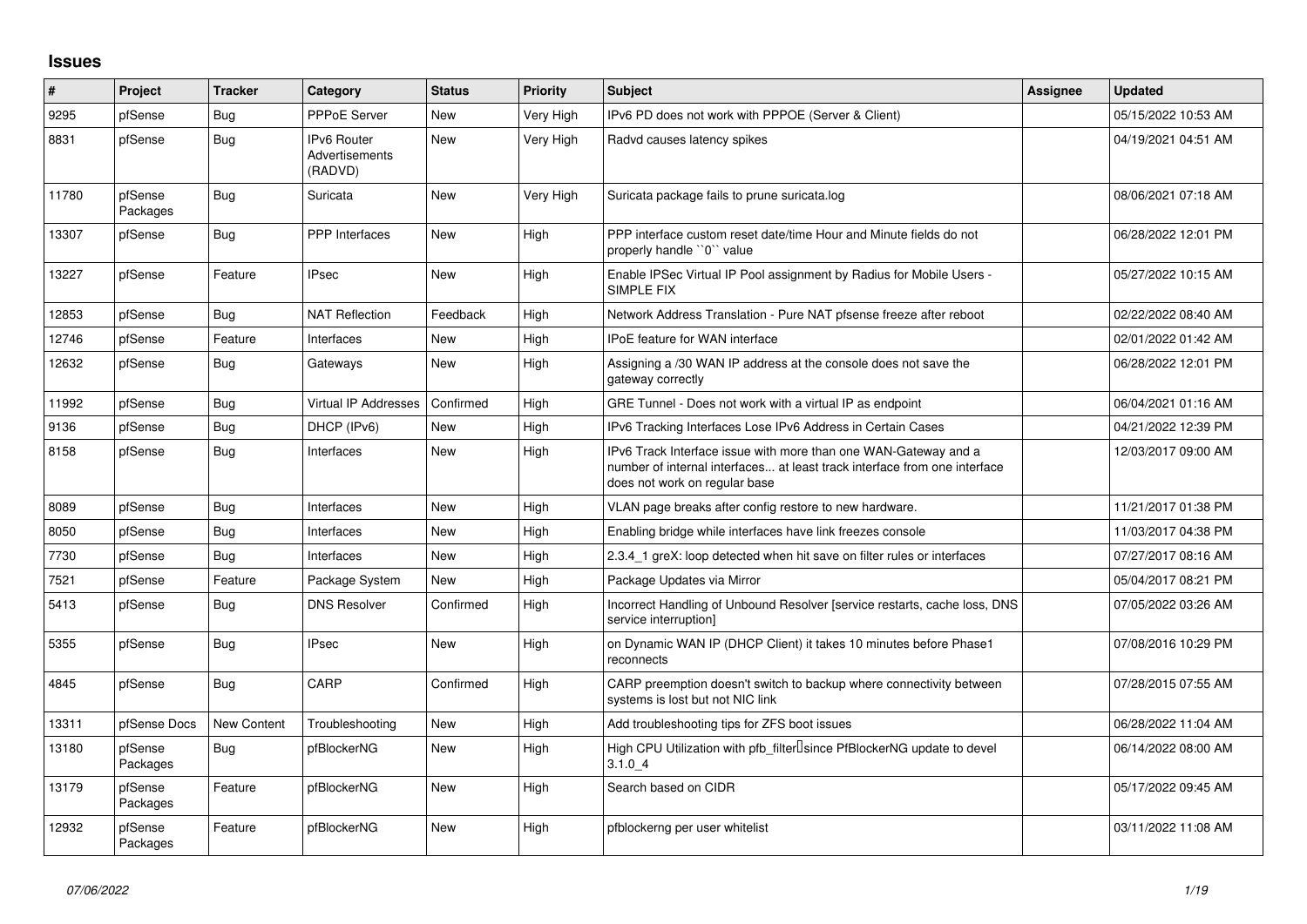| #     | Project             | <b>Tracker</b> | Category                         | <b>Status</b>                 | <b>Priority</b> | Subject                                                                       | <b>Assignee</b> | <b>Updated</b>      |
|-------|---------------------|----------------|----------------------------------|-------------------------------|-----------------|-------------------------------------------------------------------------------|-----------------|---------------------|
| 12732 | pfSense<br>Packages | Bug            | squidguard                       | New                           | High            | Squid https filtering squidguard acl target list - erratic behaviour          |                 | 01/26/2022 09:11 AM |
| 12520 | pfSense<br>Packages | Feature        | Squid                            | New                           | High            | [Squid] - Allow or Deny Mappings from IP/Host/GeoIP sources                   |                 | 11/12/2021 02:13 PM |
| 11936 | pfSense<br>Packages | Bug            | <b>FRR</b>                       | Incomplete                    | High            | FRR does not connect BGP when using password                                  |                 | 05/19/2021 08:12 AM |
| 11572 | pfSense<br>Packages | Bug            | pfBlockerNG                      | New                           | High            | Auto created firewall rules have IPv4 as protocol only - even for IPv6 lists. |                 | 06/25/2022 10:59 AM |
| 11563 | pfSense<br>Packages | Bug            | <b>BIND</b>                      | New                           | High            | BIND GUI writes TXT records > 255 characters                                  |                 | 02/27/2021 07:11 AM |
| 11534 | pfSense<br>Packages | Regression     | FreeRADIUS                       | New                           | High            | FreeRADIUS EAP anonymous connection forbidden out-of-tunnel                   |                 | 07/14/2021 02:32 AM |
| 11158 | pfSense<br>Packages | Bug            | <b>FRR</b>                       | New                           | High            | <b>FRR Prefix Lists</b>                                                       |                 | 12/30/2020 04:55 PM |
| 10760 | pfSense<br>Packages | Bug            | <b>BIND</b>                      | New                           | High            | pfSense BIND 9.14.12 server terminates due to assertion failure               |                 | 07/11/2020 04:53 PM |
| 10252 | pfSense<br>Packages | Bug            | pfBlockerNG                      | New                           | High            | pfblockerng-devel                                                             |                 | 02/11/2020 05:18 PM |
| 9724  | pfSense<br>Packages | Bug            | pfBlockerNG                      | New                           | High            | pfblockerng-firewall-filter-service-will-not-start                            |                 | 09/05/2019 06:32 AM |
| 9046  | pfSense<br>Packages | Feature        | Telegraf                         | New                           | High            | telegraf feature request                                                      |                 | 02/18/2019 03:38 PM |
| 8513  | pfSense<br>Packages | Bug            | FreeRADIUS                       | New                           | High            | Freeradius 3.x Idap problem                                                   |                 | 02/18/2019 05:22 PM |
| 8438  | pfSense<br>Packages | Bug            | haproxy                          | New                           | High            | haproxy: can't use ACL for cert with http-response actions                    |                 | 05/24/2018 01:12 PM |
| 7388  | pfSense<br>Packages | <b>Bug</b>     | Suricata                         | New                           | High            | Suricata does not property recognize MTU for PPPOE interfaces                 |                 | 03/15/2017 05:17 AM |
| 6988  | pfSense<br>Packages | Bug            | Snort                            | New                           | High            | SNORT Package PHP memory error                                                |                 | 06/28/2018 10:00 PM |
| 13340 | pfSense             | Feature        | <b>Operating System</b>          | New                           | Normal          | Option to change QinQ ethertype to Service VLAN Tag                           |                 | 07/05/2022 11:25 AM |
| 13335 | pfSense             | Feature        | <b>NAT Reflection</b>            | New                           | Normal          | Allow NAT reflection to be limited to specific interfaces                     |                 | 07/04/2022 10:48 AM |
| 13329 | pfSense             | Bug            | <b>Traffic Shaper</b><br>(ALI Q) | New                           | Normal          | Traffic shaping Wizard sets invalid values for qVoip queue                    |                 | 07/02/2022 09:11 AM |
| 13321 | pfSense             | <b>Bug</b>     | DHCP (IPv4)                      | <b>Pull Request</b><br>Review | Normal          | dhcpleases handles duplicate hostnames incorrectly                            |                 | 06/30/2022 07:06 AM |
| 13305 | pfSense             | Feature        | Certificates                     | New                           | Normal          | Certificate Revocation page should show expiration date                       |                 | 06/27/2022 10:26 AM |
| 13304 | pfSense             | Feature        | <b>Traffic Shaper</b><br>(ALTQ)  | <b>Pull Request</b><br>Review | Normal          | Add Broadcom Netextreme II (bxe) to the altq capable check                    |                 | 06/28/2022 12:01 PM |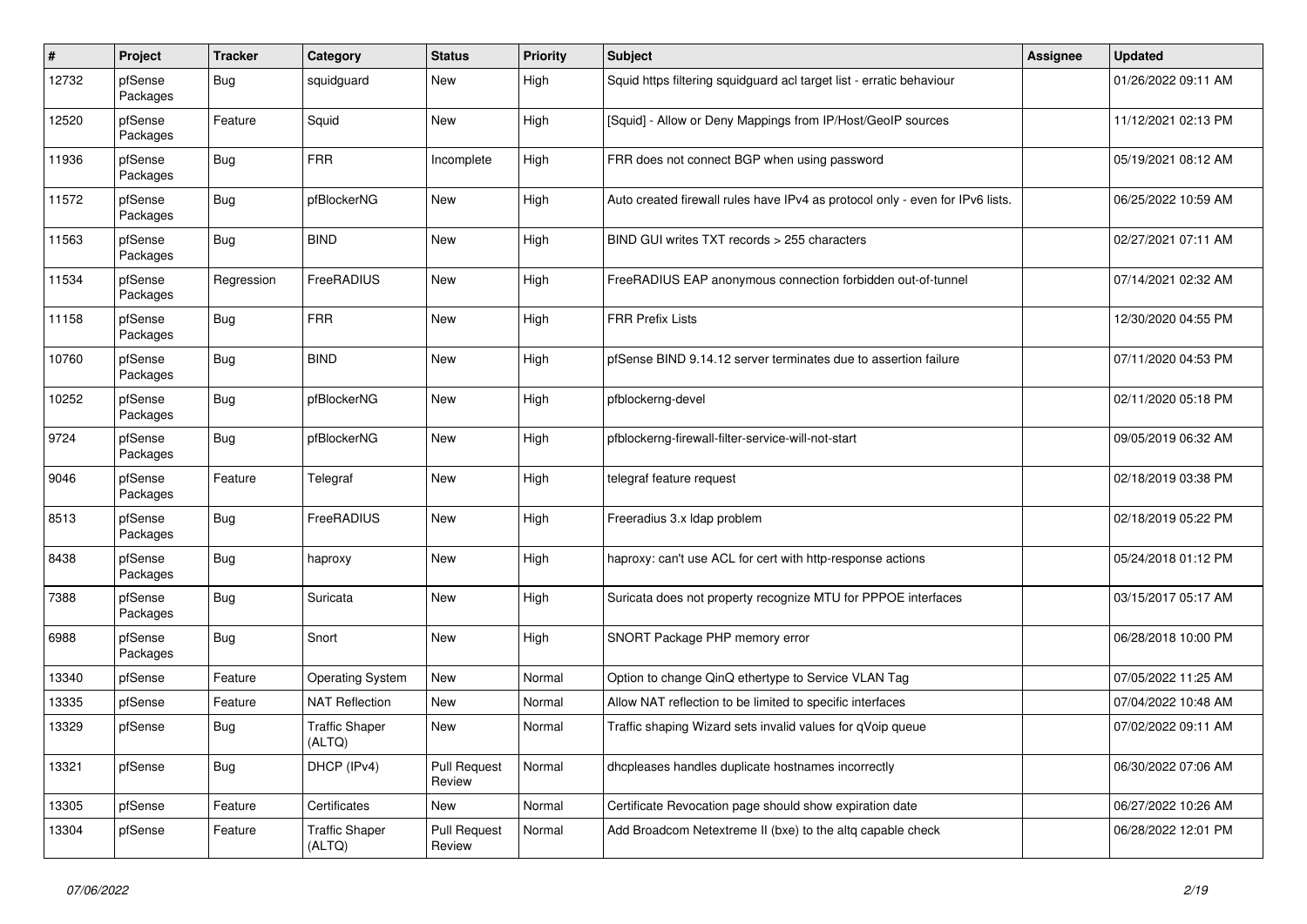| #     | Project | <b>Tracker</b> | Category                 | <b>Status</b>                 | <b>Priority</b> | <b>Subject</b>                                                                                   | <b>Assignee</b> | <b>Updated</b>      |
|-------|---------|----------------|--------------------------|-------------------------------|-----------------|--------------------------------------------------------------------------------------------------|-----------------|---------------------|
| 13297 | pfSense | Feature        | Routing                  | New                           | Normal          | Support for Gateway Groups as Static Route destinations                                          |                 | 06/24/2022 07:41 AM |
| 13296 | pfSense | Feature        | DHCP (IPv6)              | <b>New</b>                    | Normal          | Add support for DHCP6 OPTION_PD_EXCLUDE (RFC 6603)                                               |                 | 06/24/2022 10:10 PM |
| 13295 | pfSense | Bug            | Gateway Monitoring       | <b>Pull Request</b><br>Review | Normal          | Incorrect function parameters for "get_dpinger_status()" call in<br>`qwlb.inc``                  |                 | 06/28/2022 12:01 PM |
| 13293 | pfSense | Feature        | <b>OpenVPN</b>           | <b>New</b>                    | Normal          | Option to set auth-gen-token in OpenVPN GUI                                                      |                 | 07/04/2022 03:23 PM |
| 13290 | pfSense | Regression     | <b>Captive Portal</b>    | Feedback                      | Normal          | Error "dummynet: bad switch 21!" with Captive Portals and Limiters<br>active                     |                 | 07/03/2022 07:25 PM |
| 13288 | pfSense | Bug            | Configuration<br>Backend | <b>New</b>                    | Normal          | Encode FreeRADIUS Custom Options                                                                 |                 | 06/20/2022 10:36 AM |
| 13287 | pfSense | Feature        | Configuration<br>Backend | <b>New</b>                    | Normal          | Encode OpenVPN Custom Options                                                                    |                 | 06/20/2022 10:33 AM |
| 13280 | pfSense | Bug            | Unknown                  | <b>New</b>                    | Normal          | Entries duplicated in /boot/loader.conf                                                          |                 | 06/19/2022 11:11 AM |
| 13279 | pfSense | Bug            | Interfaces               | New                           | Normal          | DHCP config override affects Gateway installation.                                               |                 | 06/17/2022 07:25 AM |
| 13277 | pfSense | Bug            | <b>IGMP Proxy</b>        | New                           | Normal          | IGMP Proxy webConfigurator Page Always Produces Error                                            |                 | 06/16/2022 07:50 PM |
| 13276 | pfSense | Bug            | <b>IGMP Proxy</b>        | New                           | Normal          | IGMP Proxy Error Message for Logging Links to System Log Instead of<br>Routing Log               |                 | 06/16/2022 07:48 PM |
| 13273 | pfSense | Bug            | DHCP (IPv4)              | <b>New</b>                    | Normal          | dhclient can use conflicting recorded leases                                                     |                 | 06/14/2022 11:07 AM |
| 13268 | pfSense | Todo           | Console Menu             | Ready To Test                 | Normal          | columns don't align nicely in console with medium-long interface names                           |                 | 06/12/2022 10:32 PM |
| 13267 | pfSense | <b>Bug</b>     | <b>OpenVPN</b>           | New                           | Normal          | dpinger continues to run on OpenVPN gateway after OpenVPN service is<br>stopped.                 |                 | 06/12/2022 02:49 PM |
| 13264 | pfSense | Feature        | <b>IPsec</b>             | <b>New</b>                    | Normal          | IPSec Phase2 select multiple PFS key groups                                                      |                 | 06/10/2022 04:29 PM |
| 13260 | pfSense | Feature        | Authentication           | New                           | Normal          | Add support for OpenVPN static-challenge                                                         |                 | 06/09/2022 02:04 PM |
| 13256 | pfSense | Feature        | DHCP (IPv4)              | New                           | Normal          | Better handling of duplicate IPs in static DHCP assignments                                      |                 | 06/11/2022 04:51 PM |
| 13254 | pfSense | Bug            | <b>DNS Resolver</b>      | <b>New</b>                    | Normal          | DNS resolver does not update "unbound.conf" file during link down<br>events                      |                 | 06/28/2022 12:01 PM |
| 13253 | pfSense | Bug            | DHCP (IPv6)              | <b>New</b>                    | Normal          | 'dhcp6c'' is not restarted when applying settings when multiple WANs are<br>configured for DHCP6 |                 | 06/28/2022 12:01 PM |
| 13252 | pfSense | Bug            | Upgrade                  | <b>New</b>                    | Normal          | reduce frequency of php-fpm socket connection attempts from<br>check reload status               |                 | 06/12/2022 11:11 AM |
| 13249 | pfSense | Bug            | Console Menu             | New                           | Normal          | Running playback comands multiple times results in PHP error                                     |                 | 06/06/2022 07:02 AM |
| 13248 | pfSense | Regression     | DHCP (IPv6)              | New                           | Normal          | IPv6 Router Advertisements runs when config.xml does not contain an<br>entry for the interface   |                 | 06/05/2022 07:44 PM |
| 13244 | pfSense | Feature        | Web Interface            | New                           | Normal          | Add help text under Timezone settings in the GUI                                                 |                 | 06/03/2022 01:00 PM |
| 13242 | pfSense | Feature        | Gateway Monitoring       | New                           | Normal          | Enhancements to static route creation/deletion for dpinger monitor IPs                           |                 | 06/03/2022 11:20 AM |
| 13237 | pfSense | <b>Bug</b>     | DHCP (IPv6)              | New                           | Normal          | dhcp6c script cannot be executed safely                                                          |                 | 06/01/2022 11:20 AM |
| 13224 | pfSense | Bug            | Notifications            | New                           | Normal          | Email notification flood when UPS (NUT) and WAN send notifications                               |                 | 05/27/2022 01:58 AM |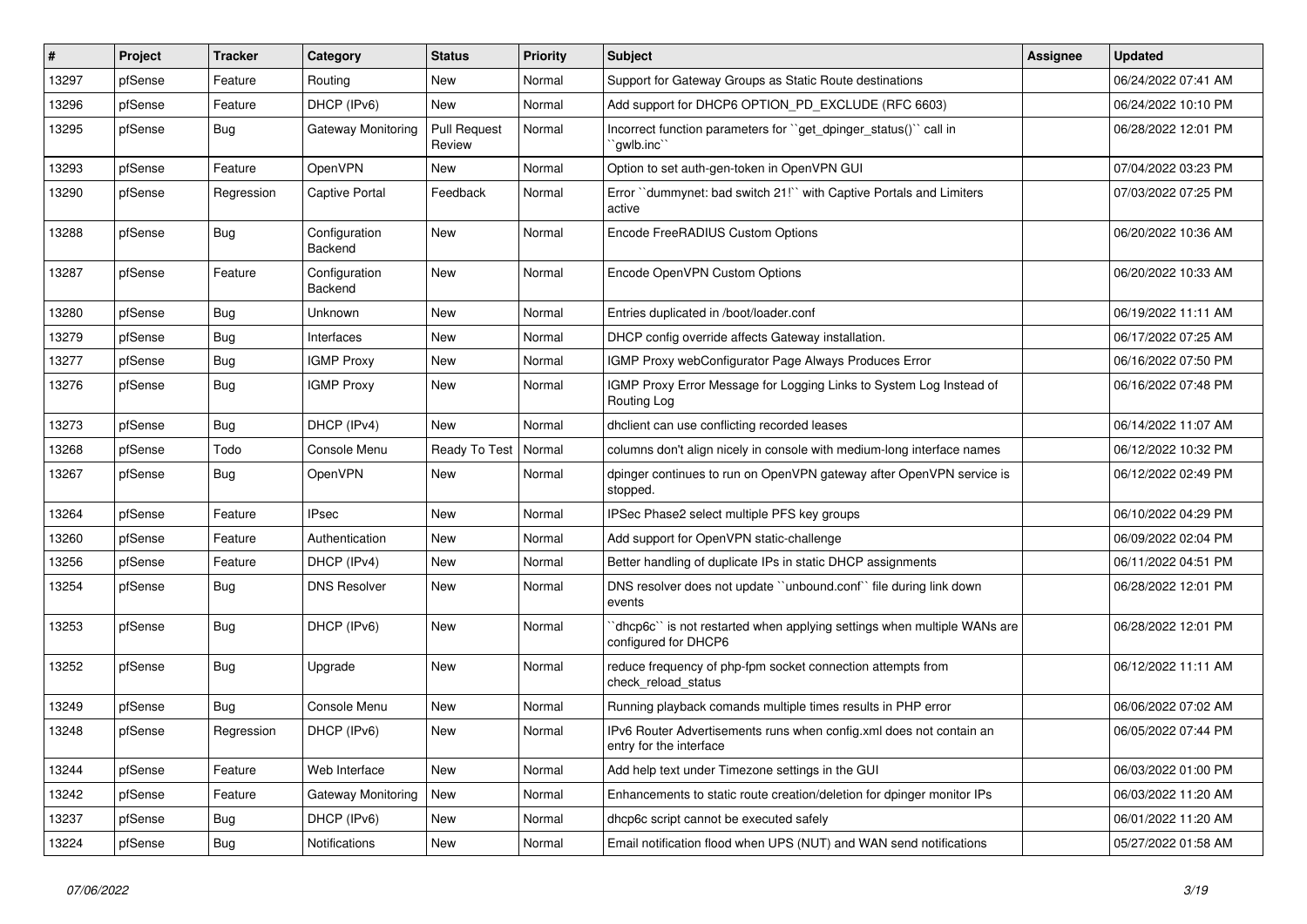| #     | Project | <b>Tracker</b> | Category                                        | <b>Status</b>                 | <b>Priority</b> | <b>Subject</b>                                                                                           | <b>Assignee</b> | <b>Updated</b>      |
|-------|---------|----------------|-------------------------------------------------|-------------------------------|-----------------|----------------------------------------------------------------------------------------------------------|-----------------|---------------------|
| 13222 | pfSense | Bug            | UPnP/NAT-PMP                                    | New                           | Normal          | CARP IP does not listen for NAT-PMP packets                                                              |                 | 05/26/2022 02:28 PM |
| 13167 | pfSense | Bug            | Dynamic DNS                                     | New                           | Normal          | phpDynDNS: DigitalOcean ddns update fails (bad request, invalid<br>character '-' in request id)          |                 | 06/16/2022 09:30 PM |
| 13165 | pfSense | Feature        | Dashboard                                       | <b>Pull Request</b><br>Review | Normal          | Feat: live update for Services dashboard widget                                                          |                 | 05/15/2022 01:48 AM |
| 13158 | pfSense | Bug            | Web Interface                                   | New                           | Normal          | Input validation error when applying limiter changes                                                     |                 | 05/14/2022 05:32 PM |
| 13124 | pfSense | Feature        | Web Interface                                   | <b>Pull Request</b><br>Review | Normal          | Option to wait for interface selection before displaying firewall rules                                  |                 | 06/28/2022 12:01 PM |
| 13093 | pfSense | Bug            | Authentication                                  | In Progress                   | Normal          | LDAP authentication fails with extended query and RFC2307 group<br>lookups enabled                       |                 | 07/03/2022 08:37 AM |
| 13091 | pfSense | Feature        | OpenVPN                                         | <b>New</b>                    | Normal          | RFE: Ability to specify the order of OpenVPN Authentication servers                                      |                 | 04/22/2022 04:30 PM |
| 13087 | pfSense | Bug            | OpenVPN                                         | New                           | Normal          | OpenVPN Server: hide WINS servers list when netbios option is<br>unchecked while WINS servers is checked |                 | 04/22/2022 10:29 AM |
| 13076 | pfSense | Bug            | Gateway Monitoring                              | <b>New</b>                    | Normal          | Marking a gateway as down does not affect IPsec entries using gateway<br>groups                          |                 | 06/28/2022 12:01 PM |
| 13068 | pfSense | Bug            | Aliases / Tables                                | New                           | Normal          | Error loading rules when URL Table IPs content is empty                                                  |                 | 04/17/2022 09:07 PM |
| 13067 | pfSense | Bug            | <b>FilterDNS</b>                                | New                           | Normal          | filterdns resolve interval is twice the intended value                                                   |                 | 04/17/2022 07:45 PM |
| 13058 | pfSense | Todo           | Rules / NAT                                     | New                           | Normal          | Add static routes and directly connected networks back to policy route<br>negation rules                 |                 | 04/13/2022 08:05 AM |
| 13051 | pfSense | Bug            | <b>Traffic Shaper</b><br>(ALTQ)                 | New                           | Normal          | Firewall traffic shaper by interface selection unknow                                                    |                 | 04/12/2022 07:03 AM |
| 13046 | pfSense | <b>Bug</b>     | Rules / NAT                                     | New                           | Normal          | Floating rule applied to IPv6 interface with a SLAAC DHCPv6 gateway<br>reports error on boot             |                 | 04/11/2022 09:50 AM |
| 13017 | pfSense | Feature        | Packet Capture                                  | New                           | Normal          | Packet capture: add preview results while capture is running                                             |                 | 04/09/2022 11:08 AM |
| 13009 | pfSense | Feature        | OpenVPN                                         | New                           | Normal          | Add option for multiple remote addresses to OpenVPN Client                                               |                 | 03/31/2022 12:42 PM |
| 13003 | ofSense | <b>Bug</b>     | Hardware / Drivers                              | New                           | Normal          | Malicious Driver Detection event on ixl driver                                                           |                 | 06/25/2022 05:00 PM |
| 12960 | pfSense | <b>Bug</b>     | Installer                                       | New                           | Normal          | VGA installer image defaults to serial console, serial console is default in<br><b>GUI settings</b>      |                 | 06/28/2022 12:01 PM |
| 12959 | pfSense | Bug            | DHCP (IPv4)                                     | Feedback                      | Normal          | dhcplease process wrongly update host file if client-hostname is empty                                   |                 | 07/01/2022 09:10 AM |
| 12950 | pfSense | <b>Bug</b>     | Routing                                         | <b>New</b>                    | Normal          | OpenVPN as default gateway does not get set at boot time                                                 |                 | 04/09/2022 05:46 PM |
| 12947 | pfSense | <b>Bug</b>     | DHCP (IPv6)                                     | <b>Pull Request</b><br>Review | Normal          | DHCP6 client does not take any action if the interface IPv6 address<br>changes during renewal            |                 | 06/28/2022 12:01 PM |
| 12938 | pfSense | <b>Bug</b>     | <b>IPv6 Router</b><br>Advertisements<br>(RADVD) | New                           | Normal          | MaxRtrAdvInterval would allow stale DNS servers to be deleted faster                                     |                 | 03/12/2022 09:37 AM |
| 12927 | pfSense | <b>Bug</b>     | <b>OpenVPN</b>                                  | New                           | Normal          | OpenVPN with OCSP enabled allows connections with revoked<br>certificates                                |                 | 03/24/2022 08:22 AM |
| 12926 | pfSense | <b>Bug</b>     | Interfaces                                      | Feedback                      | Normal          | Changing LAGG type on CARP interfaces makes VIPs go to an "init" State                                   |                 | 03/10/2022 10:52 AM |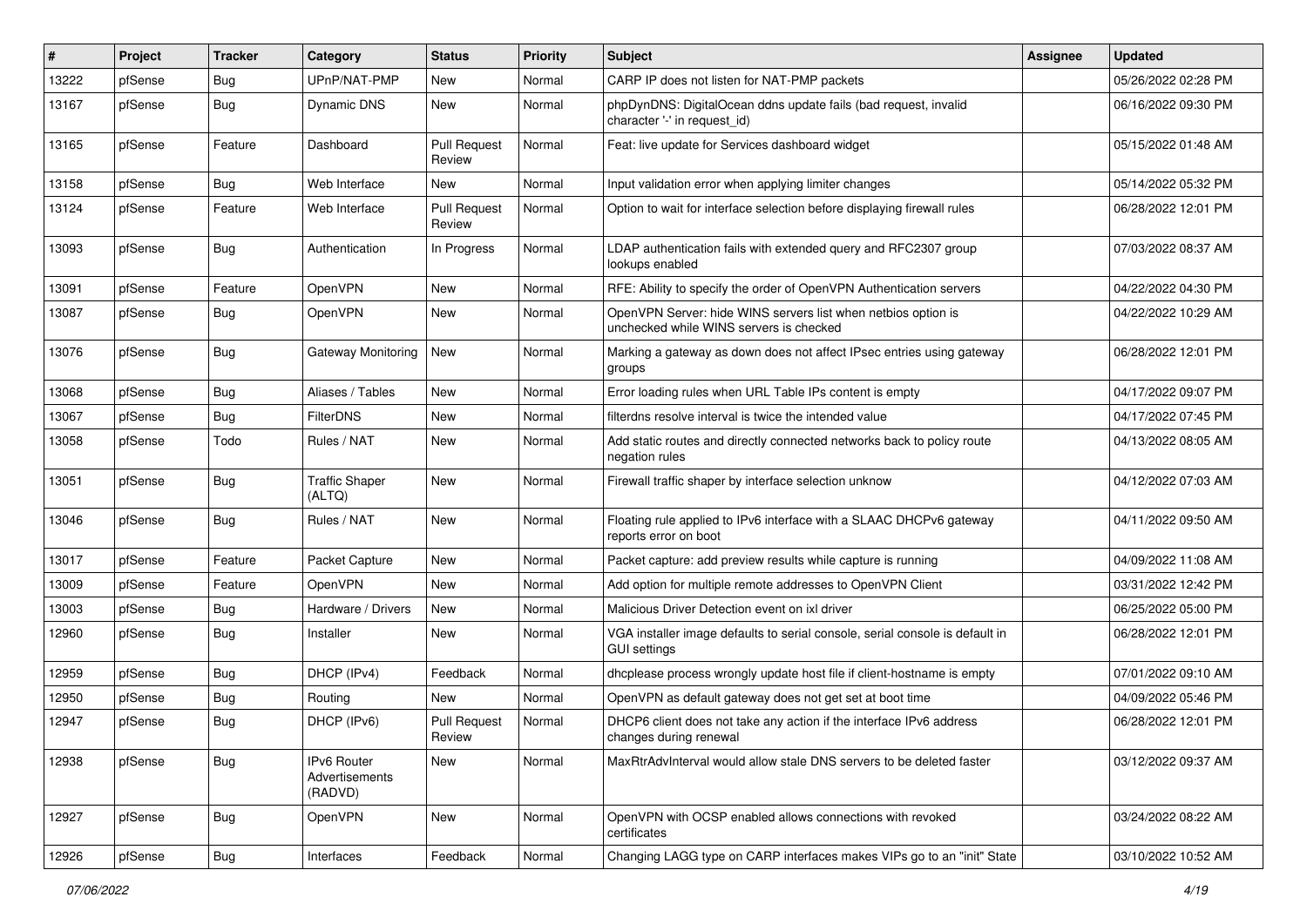| $\pmb{\#}$ | Project | <b>Tracker</b> | Category                            | <b>Status</b> | <b>Priority</b> | Subject                                                                                       | <b>Assignee</b> | <b>Updated</b>      |
|------------|---------|----------------|-------------------------------------|---------------|-----------------|-----------------------------------------------------------------------------------------------|-----------------|---------------------|
| 12922      | pfSense | Bug            | DHCP (IPv4)                         | New           | Normal          | Classless static routes received on DHCP WAN can override chosen<br>default gateway           |                 | 03/28/2022 10:08 AM |
| 12905      | pfSense | Bug            | Web Interface                       | New           | Normal          | Add VLAN Re-assignment to Import Interface Mismatch Wizard                                    |                 | 03/07/2022 08:05 AM |
| 12903      | pfSense | Feature        | <b>Notifications</b>                | New           | Normal          | alternative authentication methods for email notifications?                                   |                 | 03/07/2022 07:52 AM |
| 12888      | pfSense | Bug            | Rules / NAT                         | <b>New</b>    | Normal          | pfSense sends un-NATed packets during OpenVPN startup                                         |                 | 03/01/2022 03:13 PM |
| 12878      | pfSense | Bug            | Traffic Shaper<br>(ALTQ)            | Incomplete    | Normal          | Traffic shaping by interface, route queue bandwidth inbound, out by a<br>large factor.        |                 | 06/06/2022 07:03 AM |
| 12877      | pfSense | <b>Bug</b>     | Dynamic DNS                         | Feedback      | Normal          | Cloudflare DynDNS fails to update more than two addresses                                     |                 | 05/29/2022 06:56 PM |
| 12875      | pfSense | Bug            | Package System                      | New           | Normal          | Import zabbix-agent6 and zabbix-proxy6 from FreeBSD Ports                                     |                 | 05/28/2022 06:50 PM |
| 12874      | pfSense | Feature        | OpenVPN                             | <b>New</b>    | Normal          | OpenVPN RADIUS Framed-Pool                                                                    |                 | 02/25/2022 02:24 PM |
| 12857      | pfSense | Bug            | Gateways                            | New           | Normal          | Firewall gateway goes away when making changes to Bridge0 device                              |                 | 02/27/2022 11:20 AM |
| 12848      | pfSense | Feature        | Dynamic DNS                         | New           | Normal          | Evaluation of the DynDNS "Result Match" string                                                |                 | 02/22/2022 02:01 AM |
| 12829      | pfSense | Bug            | <b>Traffic Shaper</b><br>(Limiters) | Feedback      | Normal          | Dummynet kernel module fails to load after upgrade.                                           |                 | 03/17/2022 09:26 AM |
| 12828      | pfSense | Bug            | <b>Wireless</b>                     | <b>New</b>    | Normal          | pfSense keeps crashing (Fatal trap 12: page fault while in kernel mode)                       |                 | 02/21/2022 07:55 AM |
| 12823      | pfSense | Bug            | DHCP (IPv6)                         | New           | Normal          | Multiple DHCP6 WAN connections PPPoE interface 'defached' status                              |                 | 02/18/2022 05:39 AM |
| 12821      | pfSense | Regression     | Hardware / Drivers                  | Confirmed     | Normal          | Intel e1000 driver (em & igb) cannot pass VLAN0 tagged packets                                |                 | 07/02/2022 09:01 PM |
| 12797      | pfSense | Bug            | UPnP/NAT-PMP                        | New           | Normal          | UPnP+STUN forms invalid outbound NAT rules using the external address<br>discovered from STUN |                 | 02/15/2022 01:01 PM |
| 12796      | pfSense | Bug            | Upgrade                             | Confirmed     | Normal          | 2.5.2 -> 2.6.0 upgrade segfaults if certain packages are installed.                           |                 | 05/24/2022 07:43 AM |
| 12774      | pfSense | Bug            | Backup / Restore                    | <b>New</b>    | Normal          | Picture widget image is not saved in backup                                                   |                 | 04/04/2022 04:48 AM |
| 12768      | pfSense | Feature        | Upgrade                             | New           | Normal          | pfSense-repo: Make sure default config file exists                                            |                 | 06/28/2022 12:01 PM |
| 12764      | pfSense | Bug            | Gateways                            | New           | Normal          | VTI gateway status is pending after assigning the VTI interface                               |                 | 02/07/2022 05:41 AM |
| 12747      | pfSense | <b>Bug</b>     | Logging                             | New           | Normal          | System log is filled by sshguard                                                              |                 | 07/05/2022 07:41 AM |
| 12740      | pfSense | <b>Bug</b>     | FreeBSD                             | Incomplete    | Normal          | panic: esp_input_cb: Unexpected address family                                                |                 | 01/27/2022 01:19 PM |
| 12737      | pfSense | Bug            | Certificates                        | New           | Normal          | CApath is not defined by default in curl                                                      |                 | 06/28/2022 12:01 PM |
| 12730      | pfSense | Bug            | Captive Portal                      | New           | Normal          | RADIUS accounting does not work if WAN is down                                                |                 | 01/26/2022 05:13 AM |
| 12726      | pfSense | <b>Bug</b>     | Authentication                      | New           | Normal          | LDAP select container button auto populate                                                    |                 | 01/25/2022 01:48 PM |
| 12708      | pfSense | <b>Bug</b>     | Aliases / Tables                    | New           | Normal          | alias with non resolving DNS entry breaks underlying pf table                                 |                 | 02/20/2022 06:13 PM |
| 12705      | pfSense | <b>Bug</b>     | <b>IPsec</b>                        | Incomplete    | Normal          | ECDSA certificate does not work for IPSec VPN phase 1                                         |                 | 01/24/2022 03:22 PM |
| 12679      | pfSense | Feature        | Interfaces                          | New           | Normal          | Remind user to update DHCPv6 range when changing interface IPv6<br>prefix                     |                 | 01/12/2022 07:36 AM |
| 12676      | pfSense | Feature        | Rules / NAT                         | New           | Normal          | Add the Tagged option on the Port Forward rules edit page                                     |                 | 01/11/2022 05:52 AM |
| 12665      | pfSense | Feature        | Rules / NAT                         | New           | Normal          | Ability to add custom pf rules from the GUI                                                   |                 | 01/07/2022 09:30 AM |
| 12648      | pfSense | Bug            | Captive Portal                      | New           | Normal          | Undocumented variables 'listenporthttp' and 'listenporthttps'                                 |                 | 12/28/2021 10:44 AM |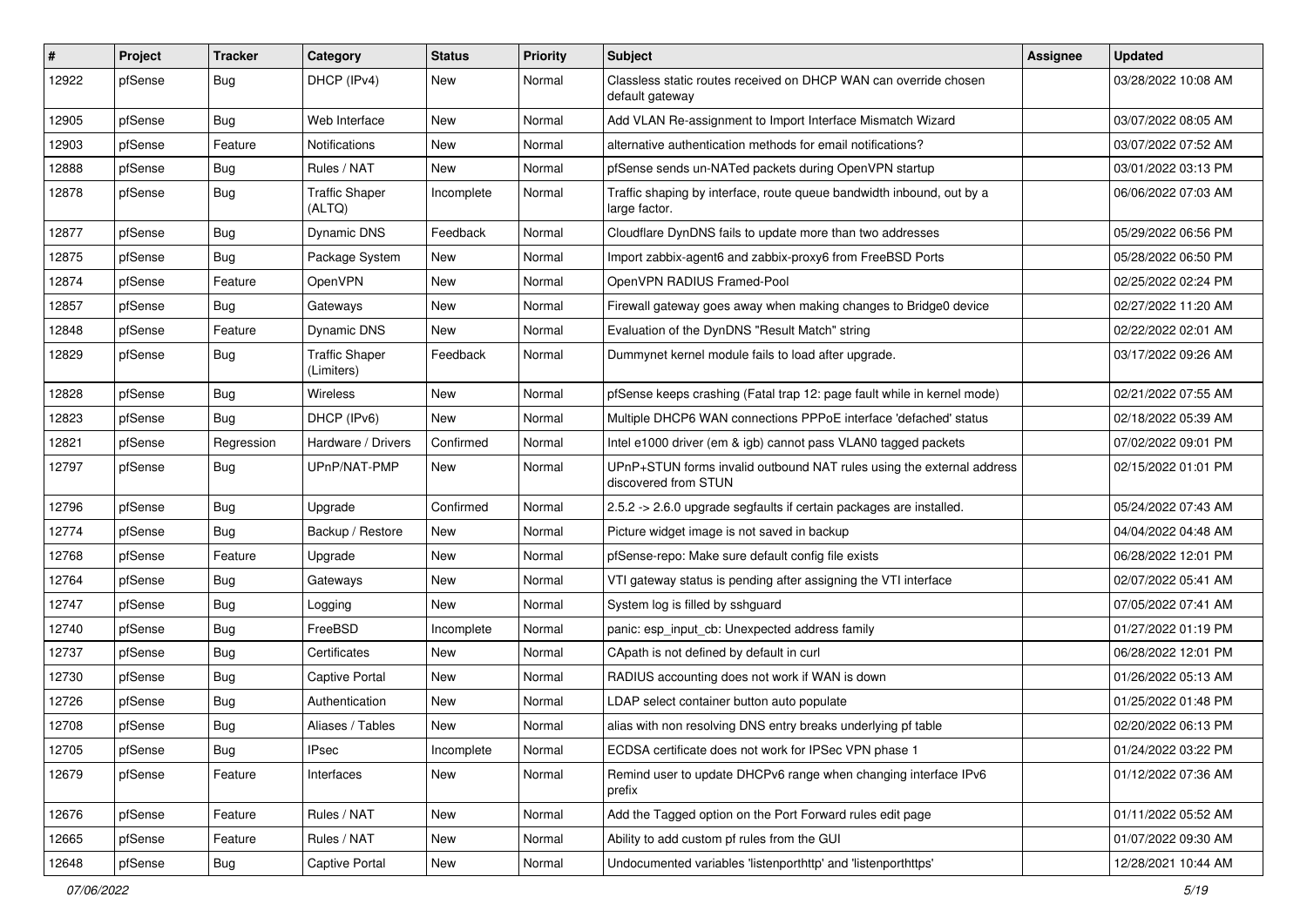| #     | Project | Tracker    | Category                    | <b>Status</b>                 | <b>Priority</b> | <b>Subject</b>                                                                                                                   | <b>Assignee</b> | <b>Updated</b>      |
|-------|---------|------------|-----------------------------|-------------------------------|-----------------|----------------------------------------------------------------------------------------------------------------------------------|-----------------|---------------------|
| 12625 | pfSense | Feature    | Logging                     | New                           | Normal          | Granular logging options for default firewall rules.                                                                             |                 | 12/21/2021 06:39 PM |
| 12612 | pfSense | <b>Bug</b> | <b>DNS Resolver</b>         | New                           | Normal          | DNS Resolver is restarted during every "rc.newwanip" event                                                                       |                 | 06/28/2022 12:01 PM |
| 12602 | pfSense | Feature    | Dynamic DNS                 | New                           | Normal          | DHCPv6 should allow DDNS Client updates for hosts                                                                                |                 | 12/15/2021 11:00 AM |
| 12600 | pfSense | Feature    | Aliases / Tables            | New                           | Normal          | allow custom mask for a network alias created from a FQDN                                                                        |                 | 12/15/2021 10:50 AM |
| 12581 | pfSense | Regression | DHCP (IPv6)                 | New                           | Normal          | CARP IPv6 assigned address does not get advertised to endpoints with<br><b>RADV</b>                                              |                 | 12/16/2021 02:34 PM |
| 12563 | pfSense | Bug        | <b>OpenVPN</b>              | New                           | Normal          | OpenVPN server doesn't support Framed-IPv6-Address RADIUS attribute                                                              |                 | 12/03/2021 11:19 AM |
| 12553 | pfSense | Feature    | Backup / Restore            | New                           | Normal          | Auto Config Backup: Allow selecting multiple backups for deletion                                                                |                 | 02/22/2022 04:27 AM |
| 12552 | pfSense | Bug        | <b>OpenVPN</b>              | New                           | Normal          | "Pull DNS" option within OpenVPN client does not cause pfSense to use<br>DNS servers assigned by remote OpenVPN server           |                 | 12/08/2021 08:45 AM |
| 12543 | pfSense | Bug        | Web Interface               | Feedback                      | Normal          | Deleteing a Outbound NAT rule gave me an empty rule and displayed php<br>error in UI.                                            |                 | 02/14/2022 04:36 AM |
| 12542 | pfSense | <b>Bug</b> | Virtual IP Addresses        | New                           | Normal          | Cannot assign a same IPv6 Link-Local address to different interfaces                                                             |                 | 11/25/2021 01:41 AM |
| 12519 | pfSense | Bug        | Authentication              | New                           | Normal          | Fail authentication using special character in password via the LDAP<br>connector                                                |                 | 11/12/2021 07:39 AM |
| 12509 | pfSense | <b>Bug</b> | OpenVPN                     | <b>New</b>                    | Normal          | Deffered authentication does not work with auth-gen-token external-auth<br>or pusk "auth-token"                                  |                 | 11/08/2021 04:01 AM |
| 12508 | pfSense | Bug        | <b>DHCP Relay</b>           | New                           | Normal          | DHCP Relay over VPN                                                                                                              |                 | 11/06/2021 11:25 AM |
| 12504 | pfSense | Bug        | Interfaces                  | <b>New</b>                    | Normal          | BCM57412 NetXtreme-E 10Gb RDMA Ethernet controller issue                                                                         |                 | 11/05/2021 04:51 AM |
| 12483 | pfSense | <b>Bug</b> | Configuration<br>Backend    | New                           | Normal          | GUI creates inconsistent config.xml                                                                                              |                 | 10/23/2021 06:48 AM |
| 12473 | pfSense | Feature    | <b>IPsec</b>                | New                           | Normal          | Allow user adjustment of IPsec Keep Alive periodic checks                                                                        |                 | 12/22/2021 05:59 AM |
| 12467 | pfSense | Bug        | <b>Captive Portal</b>       | <b>New</b>                    | Normal          | CP error on client disconnect after reboot                                                                                       |                 | 10/17/2021 05:35 AM |
| 12464 | pfSense | Bug        | Logging                     | <b>Pull Request</b><br>Review | Normal          | Syslog Auth messages are sent as Emergency Level                                                                                 |                 | 06/28/2022 12:01 PM |
| 12459 | pfSense | Todo       | <b>Virtual IP Addresses</b> | <b>New</b>                    | Normal          | Add IP Alias subnet input validation                                                                                             |                 | 10/15/2021 09:35 AM |
| 12458 | pfSense | Feature    | Authentication              | New                           | Normal          | Use "unixHomeDirectory" instead of "homeDirectory" when LDAP<br>authentication server is Active Directory                        |                 | 10/15/2021 08:18 AM |
| 12451 | pfSense | <b>Bug</b> | Virtual IP Addresses        | New                           | Normal          | deleteVIP() does not check RFC2136 Update Source                                                                                 |                 | 10/13/2021 10:06 AM |
| 12436 | pfSense | Bug        | PPPoE Server                | New                           | Normal          | Pppoe server config gui does not allow setting of chap authentication, and<br>sets the network start address for allocation to 0 |                 | 10/21/2021 08:15 AM |
| 12421 | pfSense | Bug        | Rules / NAT                 | New                           | Normal          | IPV6 limiter bug                                                                                                                 |                 | 10/02/2021 08:44 AM |
| 12401 | pfSense | Bug        | <b>Traffic Graphs</b>       | New                           | Normal          | Traffic graphs with untagged and tagged VLAN on same interface                                                                   |                 | 09/23/2021 09:18 PM |
| 12382 | pfSense | Regression | OpenVPN                     | New                           | Normal          | Certificate Depth checking creates OpenVPN micro-outages every time a<br>user authenticates after 2.5.2 upgrade                  |                 | 01/17/2022 04:17 AM |
| 12367 | pfSense | Todo       | Installer                   | New                           | Normal          | ZFS: Do not show memstick disk on target list                                                                                    |                 | 09/13/2021 07:37 AM |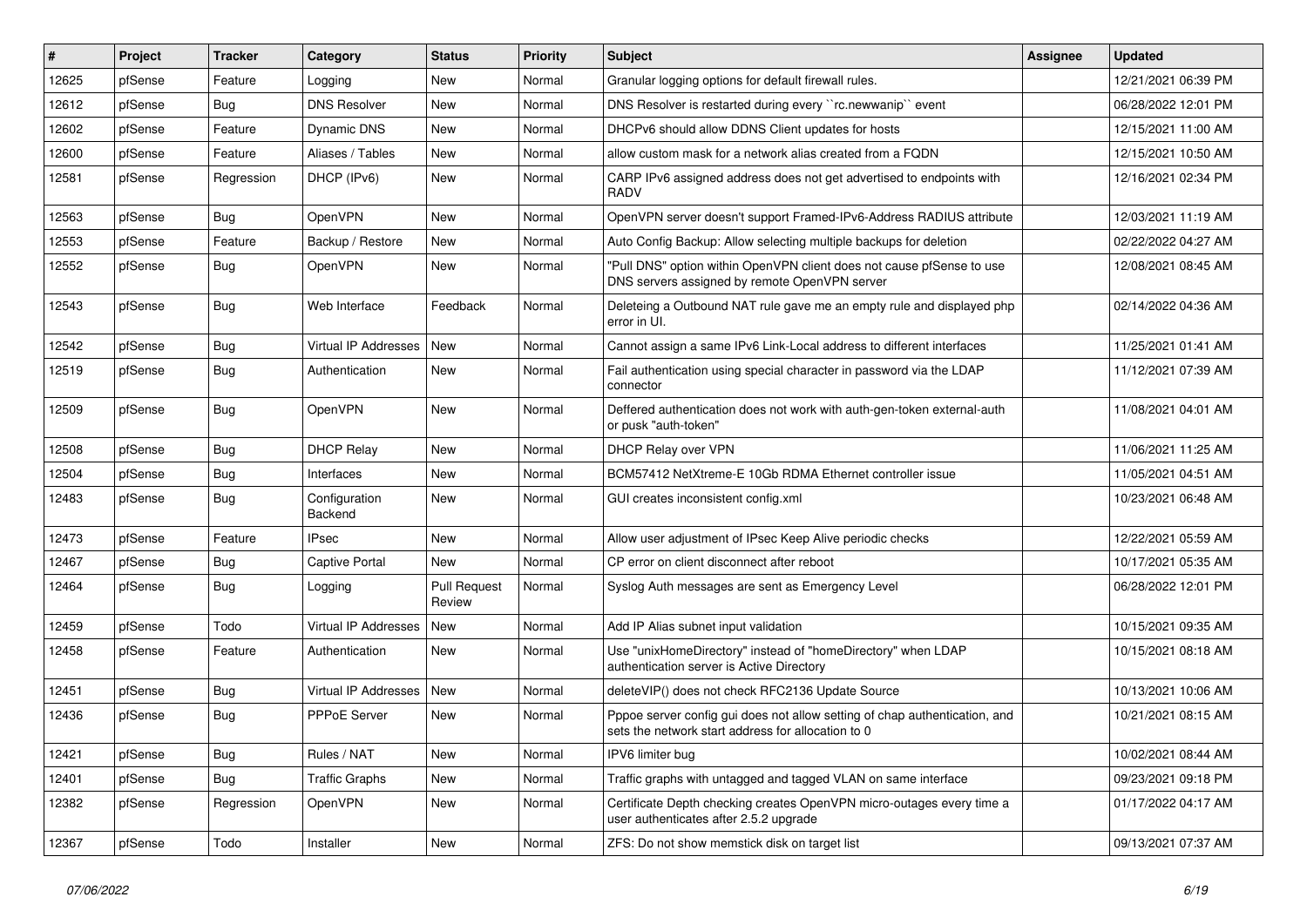| #     | Project | <b>Tracker</b> | Category             | <b>Status</b>                 | Priority | <b>Subject</b>                                                                                           | Assignee | <b>Updated</b>      |
|-------|---------|----------------|----------------------|-------------------------------|----------|----------------------------------------------------------------------------------------------------------|----------|---------------------|
| 12357 | pfSense | <b>Bug</b>     | Captive Portal       | New                           | Normal   | Captive Portal popup Logout button loads full login page in popup when<br>clicked                        |          | 10/27/2021 12:10 PM |
| 12300 | pfSense | Feature        | Hardware / Drivers   | New                           | Normal   | Add Aquantia Atlantic driver to pfsense                                                                  |          | 09/14/2021 06:49 AM |
| 12283 | pfSense | <b>Bug</b>     | Authentication       | New                           | Normal   | LDAP/RADIUS authentication servers configuration does not allow source<br>IP address to be specified     |          | 08/20/2021 01:15 AM |
| 12259 | pfSense | Bug            | Operating System     | New                           | Normal   | Intel em NICs Suffering Performance Degradation on FreeBSD12                                             |          | 02/25/2022 09:28 PM |
| 12249 | pfSense | Bug            | Backup / Restore     | New                           | Normal   | HAProxy causing failed ACB backups                                                                       |          | 11/15/2021 11:58 PM |
| 12243 | pfSense | Todo           | Package System       | <b>New</b>                    | Normal   | Implement "``plugin_interfaces()```                                                                      |          | 02/07/2022 03:50 AM |
| 12215 | pfSense | Regression     | OpenVPN              | Feedback                      | Normal   | OpenVPN does not resync when running on a gateway group                                                  |          | 12/22/2021 05:49 AM |
| 12190 | pfSense | Feature        | Rules / NAT          | <b>New</b>                    | Normal   | Add ability to reference ipv6 prefix in firewall rules and aliases                                       |          | 08/05/2021 01:47 PM |
| 12176 | pfSense | Todo           | Interfaces           | <b>Pull Request</b><br>Review | Normal   | Hide WireGuard interfaces on appropriate pages                                                           |          | 08/11/2021 12:52 AM |
| 12139 | pfSense | Feature        | <b>DNS Forwarder</b> | New                           | Normal   | Add support in for specifying a DNSMASQ configuration file                                               |          | 07/16/2021 09:45 PM |
| 12122 | pfSense | Bug            | Web Interface        | New                           | Normal   | Perform greedy actions asychronously                                                                     |          | 07/10/2021 01:10 PM |
| 12121 | pfSense | Feature        | OpenVPN              | New                           | Normal   | Wider "local network(s)" fields in OpenVPN server configuration                                          |          | 07/19/2021 07:37 AM |
| 12120 | pfSense | Feature        | <b>DHCP Relay</b>    | New                           | Normal   | Permit several sets of destination DHCP servers in DHCP relay                                            |          | 07/11/2021 05:41 PM |
| 12095 | pfSense | <b>Bug</b>     | Authentication       | New                           | Normal   | Memory leak in pcscd                                                                                     |          | 06/01/2022 01:01 PM |
| 12091 | pfSense | Feature        | Authentication       | New                           | Normal   | RFE: Add support for sssd authentication                                                                 |          | 12/10/2021 04:55 PM |
| 12077 | pfSense | Feature        | Gateways             | New                           | Normal   | Allow stick-connections per gateway group                                                                |          | 06/24/2021 08:45 AM |
| 12056 | pfSense | <b>Bug</b>     | Logging              | <b>New</b>                    | Normal   | Filterlog says "Unknown Option %u"                                                                       |          | 06/18/2021 05:51 AM |
| 12055 | pfSense | Feature        | Virtual IP Addresses | Feedback                      | Normal   | Option to disable XMLRPC Sync for Loopback Virtual IPs                                                   |          | 06/18/2021 09:05 AM |
| 11974 | pfSense | Feature        | <b>XMLRPC</b>        | <b>New</b>                    | Normal   | XMLRPC synchronization for igmmproxy settings                                                            |          | 05/29/2021 03:58 PM |
| 11960 | pfSense | <b>Bug</b>     | Gateway Monitoring   | Feedback                      | Normal   | Gateway Monitoring Traffic Goes Out Default Gateway                                                      |          | 12/20/2021 05:43 AM |
| 11956 | pfSense | Feature        | Web Interface        | <b>New</b>                    | Normal   | "add" button in the top of pages with many user-added items                                              |          | 07/10/2021 01:01 PM |
| 11954 | pfSense | Feature        | <b>IGMP Proxy</b>    | <b>New</b>                    | Normal   | <b>Multicast limits</b>                                                                                  |          | 05/25/2021 12:36 AM |
| 11953 | pfSense | <b>Bug</b>     | <b>IGMP Proxy</b>    | New                           | Normal   | XG-1541 crashes when igmpproxy is enabled and network interfaces<br>status change                        |          | 05/24/2021 04:55 PM |
| 11925 | pfSense | Bug            | OpenVPN              | <b>New</b>                    | Normal   | Calling-Station-Id always set to WAN IP                                                                  |          | 05/14/2021 09:27 AM |
| 11876 | pfSense | Feature        | Hardware / Drivers   | New                           | Normal   | OpenSSL does not use QAT acceleration on pfSense Plus<br>21.02-RELEASE-p1 or 21.05-DEVELOPMENT           |          | 05/03/2021 08:02 AM |
| 11872 | pfSense | <b>Bug</b>     | Interfaces           | New                           | Normal   | gif interfaces reporting incorrect traffic counters                                                      |          | 12/30/2021 04:00 AM |
| 11856 | pfSense | Feature        | Diagnostics          | New                           | Normal   | Replace/add Alias or DNS names for known LAN addresses in the State<br>table                             |          | 04/27/2021 08:01 AM |
| 11786 | pfSense | Bug            | Services             | <b>New</b>                    | Normal   | SSH incomplete setup and startup fail while recovering XML backup in a<br>fresh install of pfSense 2.5.0 |          | 04/17/2021 01:36 PM |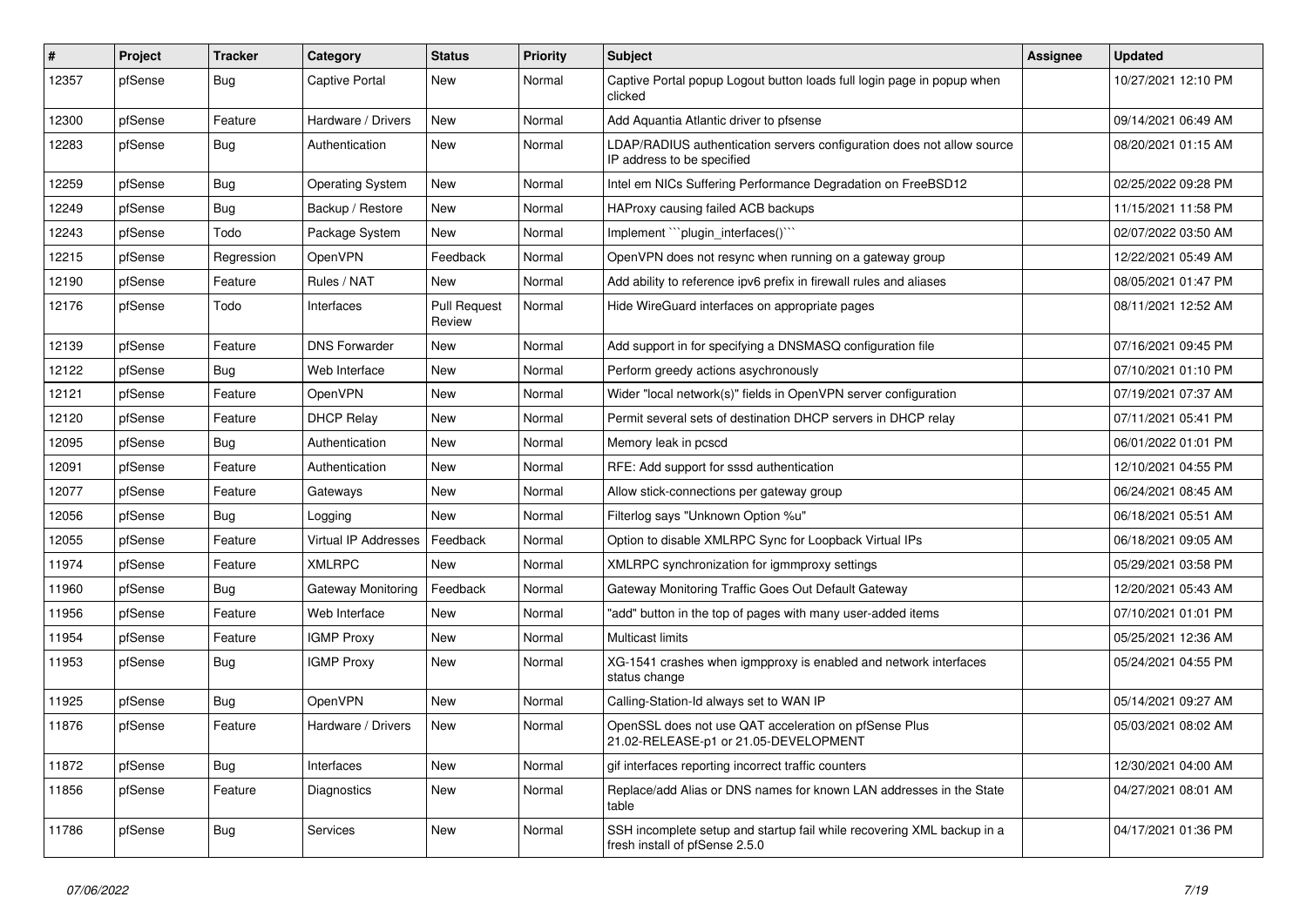| #     | Project | <b>Tracker</b> | Category           | <b>Status</b> | <b>Priority</b> | Subject                                                                                                                                                                                         | <b>Assignee</b> | <b>Updated</b>      |
|-------|---------|----------------|--------------------|---------------|-----------------|-------------------------------------------------------------------------------------------------------------------------------------------------------------------------------------------------|-----------------|---------------------|
| 11778 | pfSense | <b>Bug</b>     | OpenVPN            | New           | Normal          | OpenVPN uses 100% CPU after experiencing packet loss                                                                                                                                            |                 | 02/28/2022 07:38 AM |
| 11761 | pfSense | <b>Bug</b>     | L <sub>2</sub> TP  | <b>New</b>    | Normal          | L2TP/IPsec VPN: PPP LCP negotiation occurs before user authentication                                                                                                                           |                 | 03/31/2021 04:52 AM |
| 11759 | pfSense | <b>Bug</b>     | Dashboard          | New           | Normal          | Traffic graphs on dashboard double upload on pppoe links                                                                                                                                        |                 | 12/30/2021 04:00 AM |
| 11757 | pfSense | Feature        | <b>XMLRPC</b>      | New           | Normal          | Allow XMLRPC sync to bypass default auth server in favor of local<br>database                                                                                                                   |                 | 03/30/2021 03:18 PM |
| 11731 | pfSense | <b>Bug</b>     | Hardware / Drivers | New           | Normal          | Missing support for Realtek USB NICs                                                                                                                                                            |                 | 03/30/2021 04:32 AM |
| 11730 | pfSense | Bug            | Web Interface      | New           | Normal          | Improve visibility of option selections in dark themes                                                                                                                                          |                 | 03/25/2021 09:38 PM |
| 11724 | pfSense | <b>Bug</b>     | Package System     | New           | Normal          | Packages unexpectedly removed when changing update branches                                                                                                                                     |                 | 03/29/2021 08:09 AM |
| 11717 | pfSense | <b>Bug</b>     | Rules / NAT        | New           | Normal          | Incorrect port forwarding rules if Destination port alias is not equal to<br>Redirect target port alias                                                                                         |                 | 03/22/2021 06:06 AM |
| 11715 | pfSense | Bug            | OpenVPN            | New           | Normal          | OpenVPN MTU                                                                                                                                                                                     |                 | 03/22/2021 01:35 AM |
| 11666 | pfSense | <b>Bug</b>     | Logging            | New           | Normal          | GUI Firewall log search not parsing filter.log beyond hard coded limit                                                                                                                          |                 | 03/12/2021 11:38 AM |
| 11657 | pfSense | Bug            | Interfaces         | New           | Normal          | netmap_ring_reinit error                                                                                                                                                                        |                 | 03/18/2021 10:32 PM |
| 11641 | pfSense | <b>Bug</b>     | Interfaces         | New           | Normal          | On xn based interfaces without the VLANMTU flag the first VLAN tag<br>defined does not follow the parent interface MTU settings. All subsequent<br>VLAN tags follow the parent interface's MTU. |                 | 03/09/2021 06:42 PM |
| 11625 | pfSense | Feature        | <b>OpenVPN</b>     | New           | Normal          | Cisco-AVPair aliases support                                                                                                                                                                    |                 | 03/05/2021 12:35 AM |
| 11619 | pfSense | <b>Bug</b>     | Upgrade            | New           | Normal          | Unable to upgrade 2.4.4-p3 to 2.5/21.02-p1                                                                                                                                                      |                 | 08/15/2021 10:00 AM |
| 11604 | pfSense | Feature        | WireGuard          | New           | Normal          | WireGuard Dynamic Listen Port Randomization                                                                                                                                                     |                 | 03/19/2021 10:59 AM |
| 11556 | pfSense | <b>Bug</b>     | Rules / NAT        | New           | Normal          | Kill all states associated with a NAT address                                                                                                                                                   |                 | 03/19/2021 10:29 AM |
| 11548 | pfSense | Bug            | Rules / NAT        | New           | Normal          | "rule expands to no valid combination" error from port forward automatic<br>rule mixing IPv4 and IPv6 elements                                                                                  |                 | 02/27/2021 03:18 PM |
| 11541 | pfSense | Bug            | OpenVPN            | New           | Normal          | OpenVPN status does not work properly when set to TCP and Concurrent<br>Connections $= 1$                                                                                                       |                 | 03/02/2021 02:27 PM |
| 11503 | pfSense | <b>Bug</b>     | <b>OpenVPN</b>     | New           | Normal          | Using multiple authentication backends on an OpenVPN server fails                                                                                                                               |                 | 02/23/2021 12:23 PM |
| 11473 | pfSense | <b>Bug</b>     | Web Interface      | New           | Normal          | System Activity shows invalid data on SG-3100                                                                                                                                                   |                 | 02/19/2021 08:12 PM |
| 11430 | pfSense | <b>Bug</b>     | Interfaces         | New           | Normal          | PHP console spam after Assigning Interfaces                                                                                                                                                     |                 | 10/09/2021 10:37 AM |
| 11429 | pfSense | <b>Bug</b>     | Web Interface      | New           | Normal          | System Log / Settings form activates "Reset Log Files" button on enter                                                                                                                          |                 | 10/28/2021 01:35 PM |
| 11412 | pfSense | Bug            | Interfaces         | New           | Normal          | LLDPD Package Doesn't Work with Switchports                                                                                                                                                     |                 | 02/12/2021 08:12 PM |
| 11379 | pfSense | Feature        | Captive Portal     | New           | Normal          | <b>Template Roll Printer</b>                                                                                                                                                                    |                 | 02/07/2021 05:26 AM |
| 11363 | pfSense | Bug            | Installer          | New           | Normal          | Clean Install 2.5.0 fails due to hardware incompability                                                                                                                                         |                 | 02/04/2021 11:06 AM |
| 11335 | pfSense | Bug            | Interfaces         | New           | Normal          | Spoofing the MAC on a LAGG interface does not work for some NIC<br>types.                                                                                                                       |                 | 01/29/2021 09:10 AM |
| 11324 | pfSense | Feature        | Logging            | New           | Normal          | Separate syslog "Remote log servers" Parameters                                                                                                                                                 |                 | 01/27/2021 10:47 AM |
| 11302 | pfSense | Feature        | WireGuard          | New           | Normal          | WireGuard XMLRPC sync                                                                                                                                                                           |                 | 03/19/2021 10:59 AM |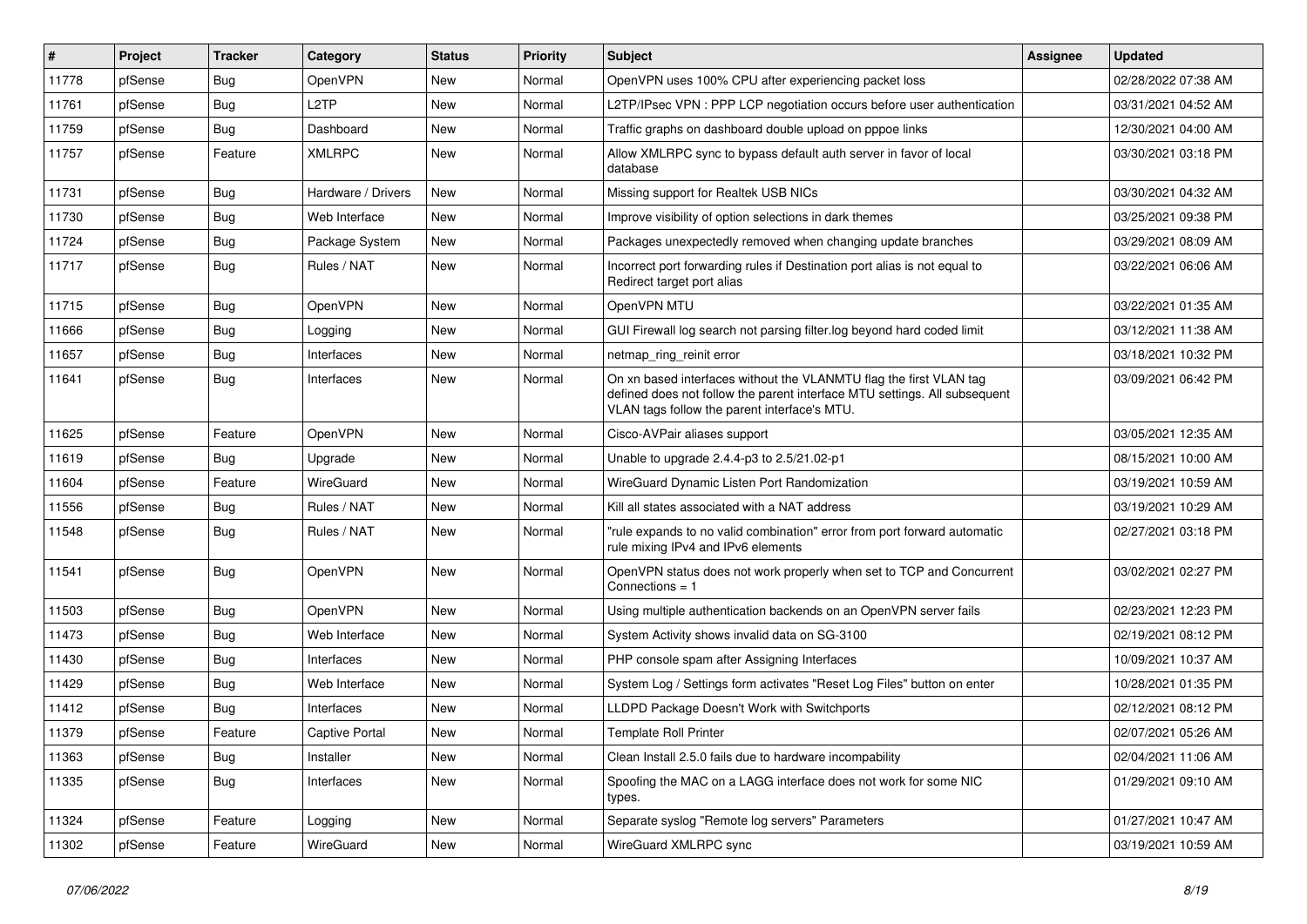| $\vert$ # | Project | <b>Tracker</b> | Category                            | <b>Status</b> | <b>Priority</b> | Subject                                                                                                                          | <b>Assignee</b> | <b>Updated</b>      |
|-----------|---------|----------------|-------------------------------------|---------------|-----------------|----------------------------------------------------------------------------------------------------------------------------------|-----------------|---------------------|
| 11280     | pfSense | Todo           | WireGuard                           | New           | Normal          | Add WireGuard to ALTQ list                                                                                                       |                 | 04/27/2021 12:32 PM |
| 11268     | pfSense | Bug            | Web Interface                       | New           | Normal          | Cookie named 'id' prevents Edit form fields being set properly                                                                   |                 | 09/03/2021 06:16 AM |
| 11262     | pfSense | Feature        | Rules / NAT                         | New           | Normal          | Time Based Rules - selects all days in the current month                                                                         |                 | 04/27/2021 12:32 PM |
| 11257     | pfSense | Feature        | Upgrade                             | New           | Normal          | Installed Packages: Update all button                                                                                            |                 | 01/18/2021 10:45 AM |
| 11243     | pfSense | Feature        | Interfaces                          | New           | Normal          | individual pfctl snort2c tables per interface only blocking IPs for specific<br>interface when a rule triggers in snort/suricata |                 | 01/14/2021 03:02 PM |
| 11232     | pfSense | Bug            | <b>Operating System</b>             | New           | Normal          | Fix pfSense_fsync                                                                                                                |                 | 01/08/2021 08:53 AM |
| 11203     | pfSense | Bug            | Certificates                        | <b>New</b>    | Normal          | certificate manager very slow                                                                                                    |                 | 12/31/2020 11:57 AM |
| 11192     | pfSense | <b>Bug</b>     | <b>Traffic Shaper</b><br>(Limiters) | Feedback      | Normal          | Using Limiters causes out of order packets within one TCP or UDP flow                                                            |                 | 01/06/2021 12:09 AM |
| 11189     | pfSense | Feature        | <b>Captive Portal</b>               | New           | Normal          | Captive Portal - Tarpit option                                                                                                   |                 | 12/23/2020 06:44 PM |
| 11184     | pfSense | Bug            | FreeBSD                             | New           | Normal          | PF: State policy cannot be configurable                                                                                          |                 | 02/09/2021 02:43 AM |
| 11177     | pfSense | Bug            | Dynamic DNS                         | New           | Normal          | DDNSv6 not using Check IP Services                                                                                               |                 | 12/21/2020 05:02 AM |
| 11174     | pfSense | Bug            | <b>Traffic Shaper</b><br>(ALTQ)     | Feedback      | Normal          | Incorrect traffic shaping on pppoe interface                                                                                     |                 | 12/21/2020 11:21 PM |
| 11149     | pfSense | Bug            | <b>DHCP Relay</b>                   | New           | Normal          | DHCP relay won't start with DHCP server behind gateway                                                                           |                 | 03/22/2021 05:13 AM |
| 11147     | pfSense | Bug            | Dynamic DNS                         | New           | Normal          | Domeneshop DynDNS IPv4 and IPv6                                                                                                  |                 | 12/09/2020 11:47 PM |
| 11110     | pfSense | Bug            | Backup / Restore                    | New           | Normal          | Backup file should be checked before restoring a specific area                                                                   |                 | 12/05/2020 02:50 PM |
| 11084     | pfSense | Feature        | Dynamic DNS                         | New           | Normal          | Dynamic DNS include option to specify virtual IP addresses                                                                       |                 | 11/19/2020 01:26 PM |
| 11056     | pfSense | Feature        | Interfaces                          | New           | Normal          | Add option to disable flow-control on interfaces in GUI                                                                          |                 | 11/11/2020 04:41 PM |
| 10980     | pfSense | Bug            | <b>Operating System</b>             | New           | Normal          | rc.local is executed at login by rc.initial, and not at boot time.                                                               |                 | 10/19/2020 09:39 AM |
| 10962     | pfSense | Feature        | Dynamic DNS                         | New           | Normal          | Add Cpanel support for Dynamic DNS Clients                                                                                       |                 | 12/28/2020 01:56 PM |
| 10890     | pfSense | Feature        | Interfaces                          | New           | Normal          | Allow multiple assigned interfaces to track status of a single switch port                                                       |                 | 09/14/2020 07:20 AM |
| 10843     | pfSense | Feature        | Authentication                      | New           | Normal          | Allow user manager settings to specify multiple authentication servers                                                           |                 | 01/13/2022 07:22 AM |
| 10839     | pfSense | Feature        | <b>Traffic Shaper</b><br>(ALTQ)     | New           | Normal          | Add popular messengers to the Traffic Shaper Wizard                                                                              |                 | 08/18/2020 10:07 AM |
| 10833     | pfSense | Bug            | Configuration<br>Backend            | New           | Normal          | unbound exits on configuration error when link status flaps on LAN<br>interface                                                  |                 | 08/13/2020 11:53 PM |
| 10822     | pfSense | <b>Bug</b>     | DHCP (IPv6)                         | New           | Normal          | Deprecated IPv6 prefix won't be announced as deprecated to clients                                                               |                 | 08/10/2020 09:23 AM |
| 10805     | pfSense | Feature        | Hardware / Drivers                  | New           | Normal          | Intel QAT (QuickAssist) encryption support for PfSense                                                                           |                 | 07/31/2020 03:13 PM |
| 10765     | pfSense | Bug            | Authentication                      | New           | Normal          | Ampersands in Idap_extended_query are escaped twice                                                                              |                 | 09/02/2020 07:55 AM |
| 10729     | pfSense | <b>Bug</b>     | Package System                      | New           | Normal          | Certificate verification failed for pkg.freebsd.org                                                                              |                 | 07/05/2020 01:12 AM |
| 10726     | pfSense | Bug            | Rules / NAT                         | New           | Normal          | Sticky-connections option is bugged - sticky-address cannot be redefined                                                         |                 | 11/12/2020 10:12 AM |
| 10718     | pfSense | Feature        | Notifications                       | New           | Normal          | Email notifications - add new field to enter a from: name                                                                        |                 | 07/01/2020 09:08 AM |
| 10715     | pfSense | <b>Bug</b>     | <b>DHCP Relay</b>                   | New           | Normal          | DHCPv6 relay always uses the "first" IPv6 address of an interface                                                                |                 | 06/29/2020 05:01 AM |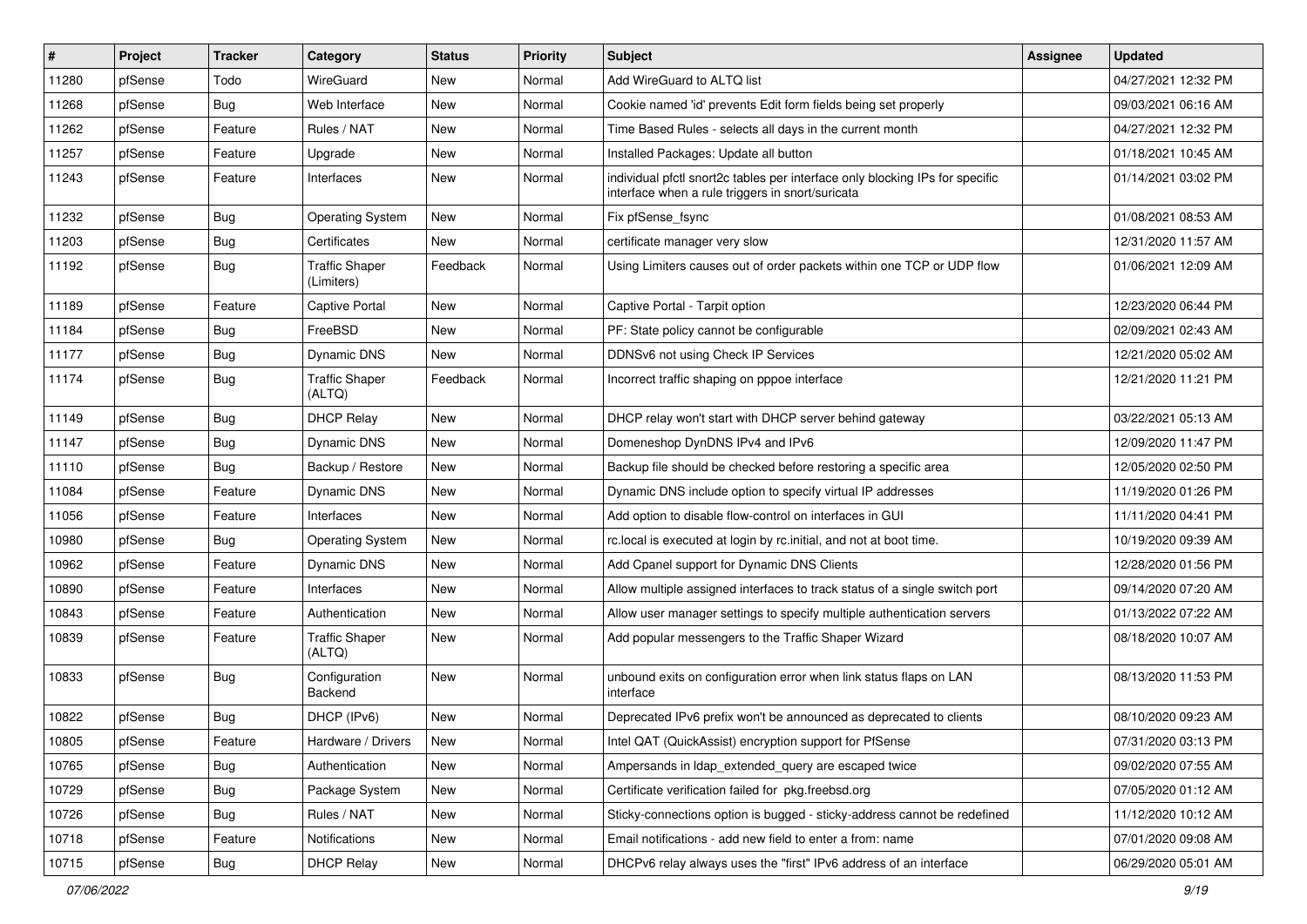| $\#$  | Project | <b>Tracker</b> | Category                     | <b>Status</b> | <b>Priority</b> | <b>Subject</b>                                                                                                    | <b>Assignee</b> | <b>Updated</b>      |
|-------|---------|----------------|------------------------------|---------------|-----------------|-------------------------------------------------------------------------------------------------------------------|-----------------|---------------------|
| 10714 | pfSense | Bug            | DHCP (IPv6)                  | New           | Normal          | radvd only gives out the prefix of the "first" IPv6 address of an interface                                       |                 | 10/06/2020 01:03 PM |
| 10712 | pfSense | Bug            | Rules / NAT                  | New           | Normal          | "default allow LAN IPv6 to any" rule does not work right after boot when<br>using IPv6 PD                         |                 | 06/30/2020 12:17 AM |
| 10671 | pfSense | Bug            | <b>Operating System</b>      | New           | Normal          | pfsense 2.4.5 1 does not boot on Gen2 2012R2 HyperV VM                                                            |                 | 05/09/2021 06:39 AM |
| 10651 | pfSense | Feature        | OpenVPN                      | New           | Normal          | Remove/replace deprecated OpenVPN options                                                                         |                 | 06/10/2020 11:32 AM |
| 10624 | pfSense | Bug            | <b>DNS Resolver</b>          | New           | Normal          | Unbound configuration memory leak with python module $+$ register DHCP<br>leases active                           |                 | 02/26/2021 10:27 AM |
| 10621 | pfSense | Feature        | Hardware / Drivers           | Feedback      | Normal          | Update system.inc/system_identify_specific_platform() update to<br>accommodate AWS, Azure and GCP                 |                 | 06/02/2020 03:16 PM |
| 10584 | pfSense | Bug            | Hardware / Drivers           | <b>New</b>    | Normal          | SG-3100 with M.2: shutdown instead of reboot                                                                      |                 | 07/21/2020 03:08 AM |
| 10581 | pfSense | Feature        | Logging                      | New           | Normal          | Provide ability to disable nginx access logging to remote syslog server                                           |                 | 05/21/2020 08:36 PM |
| 10577 | pfSense | <b>Bug</b>     | Hardware / Drivers           | Feedback      | Normal          | intel x553 (c3000 chipset) loading x520 driver                                                                    |                 | 05/28/2020 03:59 AM |
| 10544 | pfSense | Bug            | User Manager /<br>Privileges | New           | Normal          | It's not possible to add a user to group operator using the gui                                                   |                 | 04/21/2022 12:39 PM |
| 10530 | pfSense | Bug            | Upgrade                      | New           | Normal          | Convert config version to be based on product version                                                             |                 | 04/21/2022 12:39 PM |
| 10514 | pfSense | Feature        | Web Interface                | New           | Normal          | Add to every page an unparsed Notes field for administrative reference                                            |                 | 04/30/2020 06:32 PM |
| 10513 | pfSense | Bug            | Rules / NAT                  | New           | Normal          | State issues with policy routing and HA failover                                                                  |                 | 04/21/2022 12:39 PM |
| 10493 | pfSense | Bug            | <b>IPsec</b>                 | New           | Normal          | filter_get_vpns_list() issues                                                                                     |                 | 05/06/2020 01:07 AM |
| 10468 | pfSense | Feature        | Web Interface                | New           | Normal          | Allow to download log files from WebGUI                                                                           |                 | 04/17/2020 06:17 AM |
| 10404 | pfSense | Feature        | <b>NTPD</b>                  | New           | Normal          | Consider using chrony for NTP services                                                                            |                 | 11/23/2021 06:59 PM |
| 10401 | pfSense | Feature        | Dashboard                    | New           | Normal          | Request: ability to sort/separate stopped/running Service(s) on Dashboard<br>-> Services Status widget            |                 | 03/31/2020 04:48 PM |
| 10345 | pfSense | Feature        | DHCP (IPv4)                  | New           | Normal          | DHCP lease distinction between online and offline                                                                 |                 | 03/16/2020 07:56 AM |
| 10342 | pfSense | Bug            | <b>DNS Resolver</b>          | New           | Normal          | Unbound domain overrides stop resolving periodically. They only resume<br>after the service has been restarted.   |                 | 03/13/2020 10:35 AM |
| 10325 | pfSense | <b>Bug</b>     | Notifications                | New           | Normal          | System/Advanced/Notifications/E-Mail - SMTP Notification E-Mail auth<br>password Unexpected Bahaviour             |                 | 10/30/2020 08:17 AM |
| 10311 | pfSense | Bug            | OpenVPN                      | New           | Normal          | Too low net.link.ifqmaxlen causes packet drop under load when using<br>OpenVPN inside bridge interface under load |                 | 08/10/2021 03:10 AM |
| 10310 | pfSense | Bug            | Upgrade                      | New           | Normal          | Systems with low RAM and several packages may temporarily fail to load<br>large tables after an upgrade           |                 | 03/03/2020 07:55 AM |
| 10277 | pfSense | Bug            | Web Interface                | New           | Normal          | Sorting the log entries does not use year value                                                                   |                 | 02/24/2020 07:46 AM |
| 10271 | pfSense | <b>Bug</b>     | Web Interface                | New           | Normal          | Large number of VLAN/LANs make "Interfaces" menu hard to access                                                   |                 | 02/20/2020 04:46 AM |
| 10237 | pfSense | Feature        | Upgrade                      | New           | Normal          | Take ZFS snapshot on Upgrade                                                                                      |                 | 04/07/2020 03:58 PM |
| 10223 | pfSense | Feature        | Interfaces                   | New           | Normal          | Add the ability to create additional loopback interfaces                                                          |                 | 12/15/2020 04:35 PM |
| 10150 | pfSense | <b>Bug</b>     | <b>IGMP Proxy</b>            | New           | Normal          | IGMP Proxy does not scale to hundreds of streams                                                                  |                 | 01/03/2020 02:56 AM |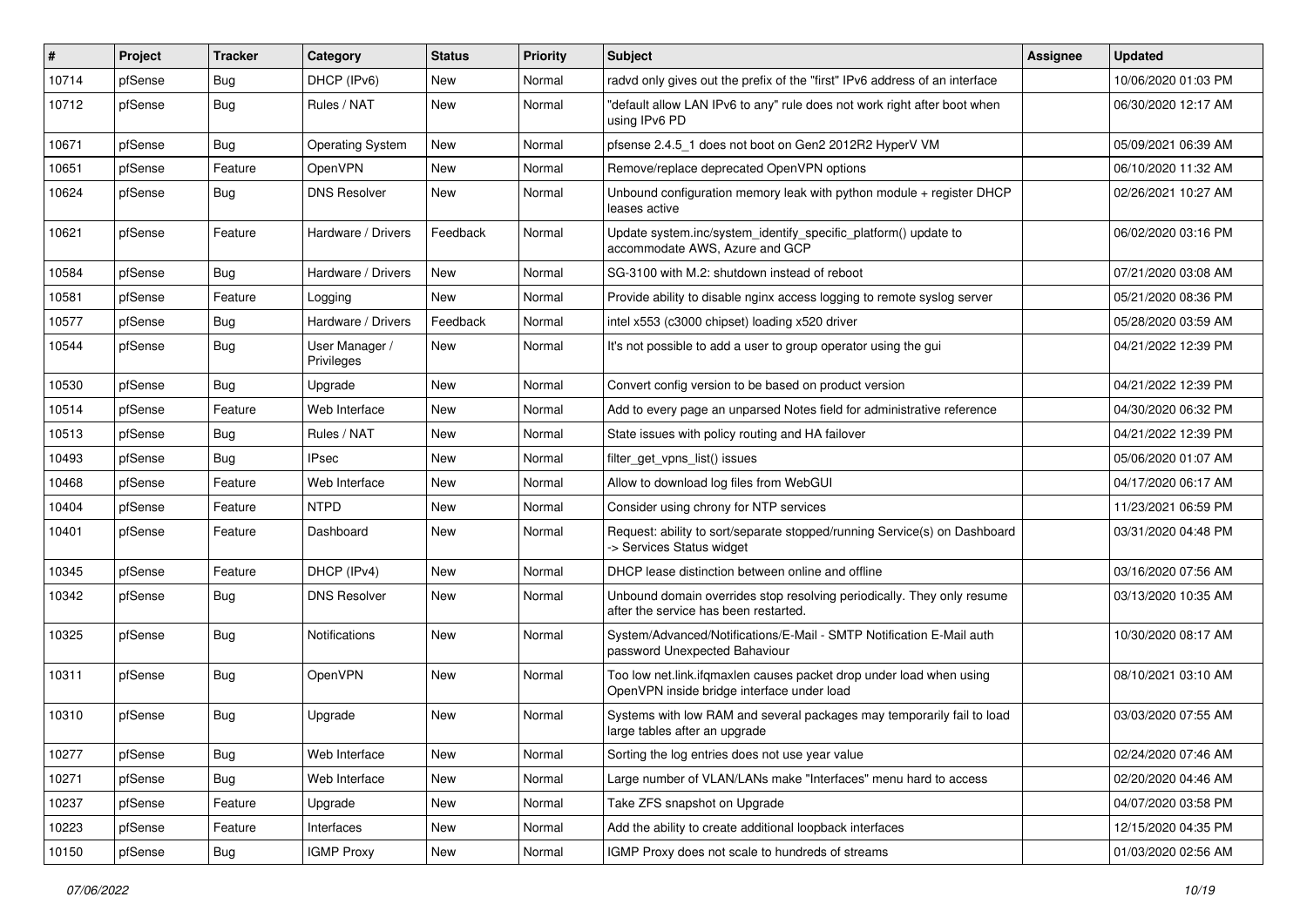| $\#$  | Project | <b>Tracker</b> | Category                     | <b>Status</b> | <b>Priority</b> | <b>Subject</b>                                                                                                       | <b>Assignee</b> | <b>Updated</b>      |
|-------|---------|----------------|------------------------------|---------------|-----------------|----------------------------------------------------------------------------------------------------------------------|-----------------|---------------------|
| 10143 | pfSense | <b>Bug</b>     | <b>DNS Resolver</b>          | New           | Normal          | System hostname DNS entry is assigned to the wrong IP on multi-wan<br>setups                                         |                 | 12/31/2019 02:33 PM |
| 10137 | pfSense | Feature        | Package System               | New           | Normal          | net-mgmt/arpwatch: Update to 3.0                                                                                     |                 | 12/30/2019 05:16 PM |
| 10000 | pfSense | Bug            | Dynamic DNS                  | New           | Normal          | Azure Dynamic DNS A and AAAA Records for Apex Zone                                                                   |                 | 03/31/2020 09:03 AM |
| 9942  | pfSense | Feature        | <b>Operating System</b>      | New           | Normal          | Give pfSense the possibility to change the keyboard Layout for console<br>users                                      |                 | 01/22/2021 02:33 AM |
| 9937  | pfSense | Feature        | Authentication               | New           | Normal          | OpenVPN Login User Privilege                                                                                         |                 | 11/29/2019 08:46 AM |
| 9876  | pfSense | Feature        | <b>Operating System</b>      | New           | Normal          | PFsense on KVM: Web interface hint to disable "Hardware Checksum<br>Offloading"                                      |                 | 07/03/2020 07:11 AM |
| 9857  | pfSense | Feature        | <b>IPsec</b>                 | <b>New</b>    | Normal          | IPsec Down/Up SMTP Notifications                                                                                     |                 | 08/31/2021 08:07 AM |
| 9838  | pfSense | Feature        | <b>OpenVPN</b>               | New           | Normal          | PKCS11 support                                                                                                       |                 | 10/20/2019 02:12 PM |
| 9805  | pfSense | Bug            | <b>Dynamic DNS</b>           | New           | Normal          | dynDNS cloudflare multiple entries                                                                                   |                 | 10/02/2019 04:51 PM |
| 9800  | pfSense | Feature        | Hardware / Drivers           | <b>New</b>    | Normal          | Add toggle for net.isr.dispatch=deferred in GUI                                                                      |                 | 09/29/2019 06:18 AM |
| 9775  | pfSense | Feature        | Backup / Restore             | New           | Normal          | AutoConfigBackup - Rolling per day/hour cap on changes, retention policy                                             |                 | 09/20/2019 09:19 AM |
| 9737  | pfSense | Bug            | <b>Traffic Graphs</b>        | New           | Normal          | traffic-graphs.js shows incorrect units inside the chart                                                             |                 | 09/09/2019 06:35 AM |
| 9732  | pfSense | Feature        | DHCP (IPv4)                  | New           | Normal          | System UTC time offset in DHCP Option 2                                                                              |                 | 09/06/2019 08:39 PM |
| 9698  | pfSense | Bug            | <b>RRD Graphs</b>            | New           | Normal          | Monitoring graphs do not retain state after auto-refresh                                                             |                 | 08/26/2019 02:09 AM |
| 9690  | pfSense | Bug            | Interfaces                   | New           | Normal          | Ethernet flow control should be disabled by default                                                                  |                 | 08/19/2019 06:45 PM |
| 9680  | pfSense | Feature        | <b>DHCP Relay</b>            | New           | Normal          | Seperate DHCP Server and relay per interface                                                                         |                 | 02/27/2020 10:47 AM |
| 9677  | pfSense | Bug            | Dashboard                    | New           | Normal          | Dashboard hangs when widget needs data from a remote host which is<br>down                                           |                 | 08/13/2019 09:15 AM |
| 9664  | pfSense | Bug            | <b>Dynamic DNS</b>           | New           | Normal          | DynDNS and Dual-wan problem with CloudFlare (works with No-Ip)                                                       |                 | 08/03/2019 10:00 AM |
| 9654  | pfSense | Bug            | <b>DNS Resolver</b>          | New           | Normal          | After reboot, the DNS resolver must be restarted before it will advertise the<br>ipv6 DNS address of the router.     |                 | 11/20/2020 03:12 AM |
| 9650  | pfSense | Bug            | Gateways                     | New           | Normal          | IPv6 connection drops (ir-)regular on Kabelvodafone (German cable<br>ISP)                                            |                 | 07/27/2019 07:14 AM |
| 9633  | pfSense | Feature        | PPPoE Server                 | New           | Normal          | PPPoE/L2TP Server Status Page                                                                                        |                 | 10/09/2021 12:05 PM |
| 9627  | pfSense | Feature        | <b>Captive Portal</b>        | New           | Normal          | Captive Portal only shows authenticated users                                                                        |                 | 08/14/2019 02:48 PM |
| 9626  | pfSense | Bug            | Web Interface                | New           | Normal          | When deny write permission is assigned to a user, there is no error<br>feedback if the user tries to write something |                 | 06/25/2022 05:41 PM |
| 9621  | pfSense | Feature        | User Manager /<br>Privileges | New           | Normal          | More convenient deletion of single user privileges                                                                   |                 | 07/09/2019 03:09 AM |
| 9617  | pfSense | Feature        | PPP Interfaces               | New           | Normal          | PPPoE Static IP Configuration in GUI                                                                                 |                 | 10/15/2021 08:52 PM |
| 9591  | pfSense | Feature        | Rules / NAT                  | New           | Normal          | Add under firewall rules a search box                                                                                |                 | 08/14/2019 02:39 PM |
| 9585  | pfSense | <b>Bug</b>     | Interfaces                   | New           | Normal          | 6RD: Unable to reach hosts on within same 6rd-domain                                                                 |                 | 08/14/2019 02:39 PM |
| 9574  | pfSense | Feature        | Package System               | New           | Normal          | Show changelog at package upgrade                                                                                    |                 | 06/02/2019 04:35 AM |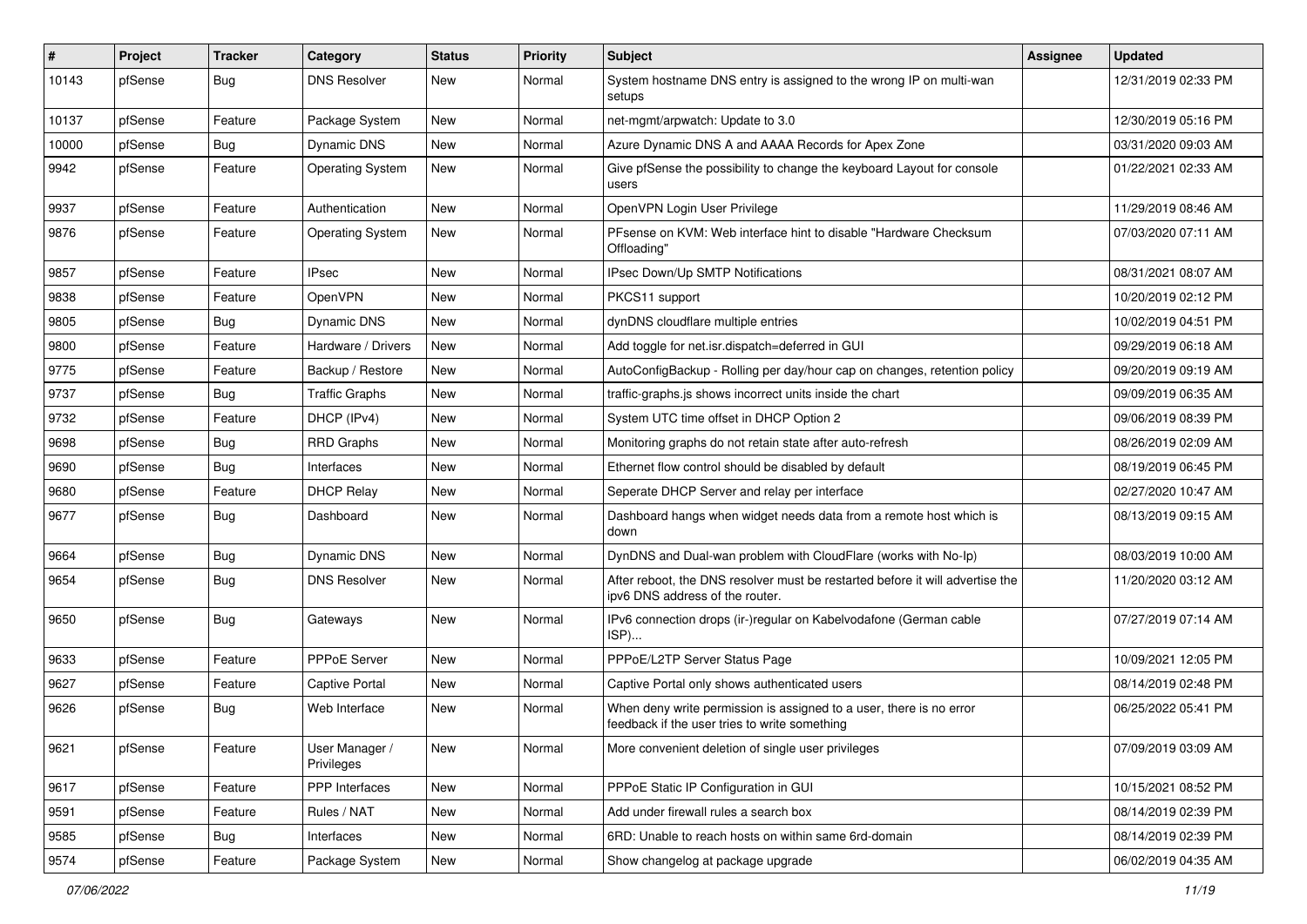| $\vert$ # | Project | <b>Tracker</b> | Category                     | <b>Status</b> | <b>Priority</b> | <b>Subject</b>                                                                                          | Assignee | <b>Updated</b>      |
|-----------|---------|----------------|------------------------------|---------------|-----------------|---------------------------------------------------------------------------------------------------------|----------|---------------------|
| 9566      | pfSense | <b>Bug</b>     | <b>Traffic Graphs</b>        | New           | Normal          | Traffic graph displays traffic incorrectly                                                              |          | 11/18/2019 07:54 AM |
| 9544      | pfSense | Feature        | Routing                      | New           | Normal          | Enable RADIX_MPATH                                                                                      |          | 04/21/2022 12:39 PM |
| 9536      | pfSense | Feature        | DHCP (IPv6)                  | New           | Normal          | Support dynamic prefix in DHCPv6 Server                                                                 |          | 05/25/2022 04:27 AM |
| 9504      | pfSense | Bug            | Dynamic DNS                  | New           | Normal          | Multiple Dynamic DNS update notifications for the same interface, not<br>differentiated by the hostname |          | 05/07/2019 07:46 AM |
| 9485      | pfSense | Bug            | User Manager /<br>Privileges | <b>New</b>    | Normal          | password match error on system_usermanager causes Group<br>membership to be reset.                      |          | 04/26/2019 08:52 AM |
| 9464      | pfSense | Feature        | Interfaces                   | <b>New</b>    | Normal          | Marvell 6000 -- netgate hardware (e.g.: XG-7100, XG-3100) internal switch<br><b>LACP</b> support        |          | 04/08/2019 07:58 AM |
| 9453      | pfSense | Bug            | <b>LAGG Interfaces</b>       | <b>New</b>    | Normal          | VLAN Interfaces on LAGG get orphaned at boot                                                            |          | 08/21/2019 11:16 AM |
| 9436      | pfSense | Feature        | <b>DNS Resolver</b>          | New           | Normal          | Unbound: enable dnstap support                                                                          |          | 03/27/2019 07:54 PM |
| 9384      | pfSense | Bug            | Interfaces                   | Confirmed     | Normal          | devd putting "\$" before variable contents when using single quotes                                     |          | 04/21/2022 12:39 PM |
| 9344      | pfSense | Bug            | Translations                 | New           | Normal          | OpenVPN click NCP Algorithms will always go to DH Parameters<br>website(in Chinese-Taiwan)              |          | 10/21/2021 03:48 AM |
| 9343      | pfSense | Bug            | DHCP (IPv4)                  | <b>New</b>    | Normal          | diag_arp.php times out with large DHCPD leases table                                                    |          | 08/14/2019 01:19 PM |
| 9338      | pfSense | Bug            | <b>IGMP Proxy</b>            | <b>New</b>    | Normal          | igmpproxy ignoring downstream vlan interface                                                            |          | 02/22/2019 03:48 AM |
| 9288      | pfSense | Feature        | Authentication               | New           | Normal          | SSHGuard add pfSense signature in standard                                                              |          | 08/14/2019 01:19 PM |
| 9253      | pfSense | Feature        | User Manager /<br>Privileges | New           | Normal          | RFE: True View-Only WebCFG options                                                                      |          | 08/21/2019 09:21 AM |
| 9241      | pfSense | Bug            | Interfaces                   | <b>New</b>    | Normal          | Ethernet link cycles up/down if "auto-negotiate" is explicitly selected in<br>interface configuration   |          | 12/31/2018 08:36 PM |
| 9226      | pfSense | Feature        | Web Interface                | New           | Normal          | zfs GUI functionality - alerts                                                                          |          | 12/31/2020 02:50 PM |
| 9222      | pfSense | Feature        | Authentication               | New           | Normal          | Add sshguard log when release an IP                                                                     |          | 08/14/2019 01:00 PM |
| 9192      | pfSense | Bug            | <b>PPP</b> Interfaces        | <b>New</b>    | Normal          | PPPoE daemon selects wrong interface                                                                    |          | 08/20/2019 10:05 AM |
| 9179      | pfSense | Bug            | NAT Reflection               | New           | Normal          | NAT reflection fix implemented for #8604 is causing WebUI and XMLRPC<br>to fail on slave                |          | 03/27/2020 08:01 PM |
| 9167      | pfSense | Bug            | Rules / NAT                  | <b>New</b>    | Normal          | Some Important ICMPv6 Traffic Not Allowed by Default Rules                                              |          | 08/14/2019 01:00 PM |
| 9165      | pfSense | Feature        | Authentication               | New           | Normal          | only IPs can be added to sshguard whitelist                                                             |          | 04/21/2022 12:39 PM |
| 9156      | pfSense | Feature        | OpenVPN                      | New           | Normal          | OpenVPN: Add tickbox for 'nopool' directive                                                             |          | 04/14/2020 01:45 PM |
| 9130      | pfSense | Feature        | DHCP (IPv4)                  | New           | Normal          | Request ID [#INC-16195]: DHCP - PXE Boot                                                                |          | 09/10/2020 01:39 PM |
| 9101      | pfSense | <b>Bug</b>     | <b>Traffic Graphs</b>        | New           | Normal          | Traffic Graphs/Dashboard Slows Downloads Being Performed by the<br>Same Firefox Browser                 |          | 08/21/2019 09:18 AM |
| 9094      | pfSense | Bug            | Hardware / Drivers           | Assigned      | Normal          | MBT console settings are not forced to video console                                                    |          | 11/07/2018 10:23 AM |
| 9087      | pfSense | Bug            | <b>Traffic Graphs</b>        | New           | Normal          | Traffic Graph Widget Legend Not Updating                                                                |          | 08/14/2019 12:38 PM |
| 9063      | pfSense | Feature        | Dynamic DNS                  | New           | Normal          | Allow dynamic DNS client entry to specify which Check IP service to use                                 |          | 10/24/2018 11:53 AM |
| 9060      | pfSense | Feature        | Logging                      | New           | Normal          | add rule name filtering field for firewall log viewer                                                   |          | 08/14/2019 12:38 PM |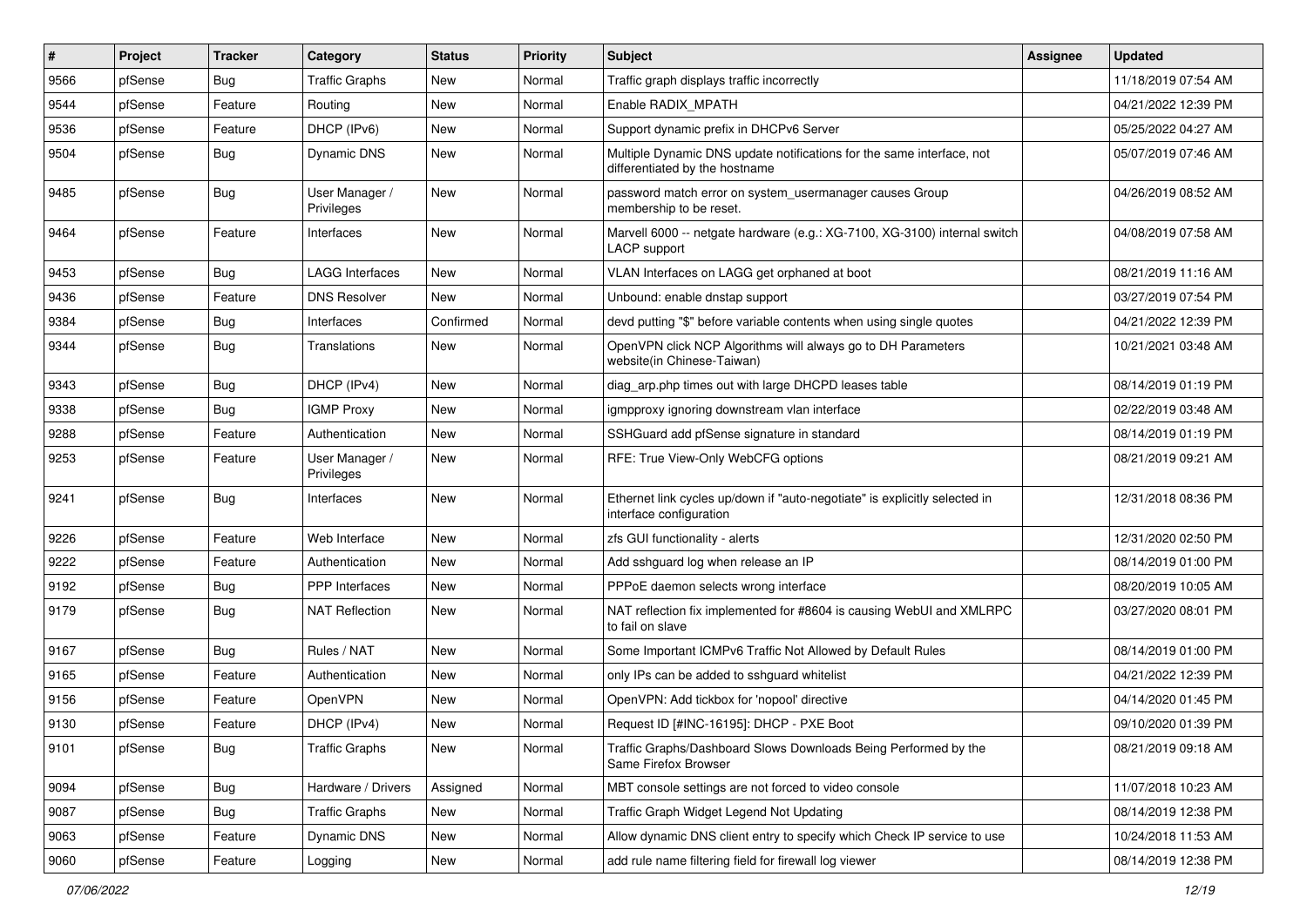| #    | Project | <b>Tracker</b> | Category                            | <b>Status</b> | <b>Priority</b> | Subject                                                                                                                 | <b>Assignee</b> | <b>Updated</b>      |
|------|---------|----------------|-------------------------------------|---------------|-----------------|-------------------------------------------------------------------------------------------------------------------------|-----------------|---------------------|
| 9038 | pfSense | Feature        | Logging                             | New           | Normal          | Live view of any log file                                                                                               |                 | 08/19/2019 02:55 PM |
| 9037 | pfSense | <b>Bug</b>     | <b>DNS Resolver</b>                 | <b>New</b>    | Normal          | Unbound not logging to syslog after reboot                                                                              |                 | 10/12/2018 05:09 AM |
| 9035 | pfSense | Bug            | Rules / NAT                         | New           | Normal          | Inactive Interfaces are Hidden in Firewall Rules                                                                        |                 | 08/14/2019 12:39 PM |
| 9024 | pfSense | Bug            | <b>Traffic Shaper</b><br>(Limiters) | Feedback      | Normal          | Ping packet loss under load when using limiters                                                                         |                 | 05/12/2022 11:55 AM |
| 8963 | pfSense | Bug            | <b>Traffic Shaper</b><br>(Limiters) | <b>New</b>    | Normal          | 2.4.4 Limiters don't work after CARP fail-over                                                                          |                 | 12/10/2018 06:40 AM |
| 8929 | pfSense | Feature        | Web Interface                       | <b>New</b>    | Normal          | Scroll bar css dark theme                                                                                               |                 | 08/14/2019 12:16 PM |
| 8882 | pfSense | Bug            | Interfaces                          | Incomplete    | Normal          | Interface assignments lost on reboot                                                                                    |                 | 02/17/2022 02:24 PM |
| 8804 | pfSense | <b>Bug</b>     | <b>PPP</b> Interfaces               | New           | Normal          | Netgate SG-1000 PPPoE Keepalives not prioritized, internet drops                                                        |                 | 08/20/2019 10:06 AM |
| 8770 | pfSense | Bug            | Interfaces                          | New           | Normal          | QinQ interfaces always show as active                                                                                   |                 | 02/01/2020 09:47 AM |
| 8712 | pfSense | Feature        | <b>Traffic Shaper</b><br>(ALTQ)     | New           | Normal          | QOS on ipsec links                                                                                                      |                 | 06/22/2020 06:27 AM |
| 8711 | pfSense | <b>Bug</b>     | <b>IGMP Proxy</b>                   | New           | Normal          | igmpproxy with PPPoE Interfaces                                                                                         |                 | 07/28/2018 09:21 AM |
| 8686 | pfSense | Bug            | <b>IPsec</b>                        | New           | Normal          | IPsec VTI: Assigned interface firewall rules are never parsed                                                           |                 | 02/10/2021 12:15 PM |
| 8641 | pfSense | Feature        | Web Interface                       | New           | Normal          | Need way to disable HSTS and/or replace webConfigurator certificate from<br>CLI                                         |                 | 07/16/2018 10:21 AM |
| 8614 | pfSense | Bug            | DHCP (IPv4)                         | <b>New</b>    | Normal          | Cannot remove Additional BOOTP/DHCP Options                                                                             |                 | 08/21/2019 09:15 AM |
| 8570 | pfSense | Bug            | <b>XML Parser</b>                   | New           | Normal          | Empty (dn)shaper config gets populated with newline                                                                     |                 | 08/20/2019 02:45 PM |
| 8567 | pfSense | <b>Bug</b>     | CARP                                | New           | Normal          | Using IPv6 VIP alias for services may affect CARP IPv6 VIP work                                                         |                 | 06/12/2018 01:26 PM |
| 8566 | pfSense | Bug            | CARP                                | <b>New</b>    | Normal          | Wrong IPv6 source in NS request in case using of IPv6 alias                                                             |                 | 06/12/2018 01:26 PM |
| 8558 | pfSense | Feature        | Web Interface                       | New           | Normal          | Add more table sorting in various UI pages                                                                              |                 | 08/21/2019 09:14 AM |
| 8526 | pfSense | Bug            | Interfaces                          | New           | Normal          | DHCP client ignores server replies when 802.1q tagging is used                                                          |                 | 08/14/2019 10:52 AM |
| 8520 | pfSense | Feature        | Interfaces                          | New           | Normal          | Option to auto-renew DHCP on interface with an offline gateway or<br>marked as down                                     |                 | 07/20/2021 11:00 AM |
| 8512 | pfSense | Bug            | PPP Interfaces                      | <b>New</b>    | Normal          | PPPoE reconnect fails after interface flap                                                                              |                 | 08/20/2019 10:06 AM |
| 8483 | pfSense | Feature        | <b>Traffic Shaper</b><br>(ALTQ)     | New           | Normal          | Allow user to choose order of Queues status                                                                             |                 | 08/21/2019 09:12 AM |
| 8435 | pfSense | Bug            | Interfaces                          | <b>New</b>    | Normal          | DHCPv6 unusable in certain circumstances (US AT&T Fiber, etc.)                                                          |                 | 08/14/2019 10:52 AM |
| 8432 | pfSense | Bug            | Dynamic DNS                         | New           | Normal          | Dynamic DNS Client gives an error that it can't find IPv6 address when<br>WAN interface is a LAGG                       |                 | 09/17/2020 05:23 AM |
| 8419 | pfSense | Bug            | Web Interface                       | New           | Normal          | webgui, when menubar is fixed to the top of the screen, the last items of<br>long menus cannot be seen/used.            |                 | 07/19/2018 03:10 PM |
| 8406 | pfSense | Bug            | Dynamic DNS                         | New           | Normal          | DDNS IPV6 Cloudflare Client does not detect PPOE address                                                                |                 | 03/31/2018 11:56 AM |
| 8401 | pfSense | Bug            | Installer                           | New           | Normal          | Issues related to keys representing alphabetic characters specific to<br>Scandinavian languages and to some other keys. |                 | 03/30/2018 11:06 AM |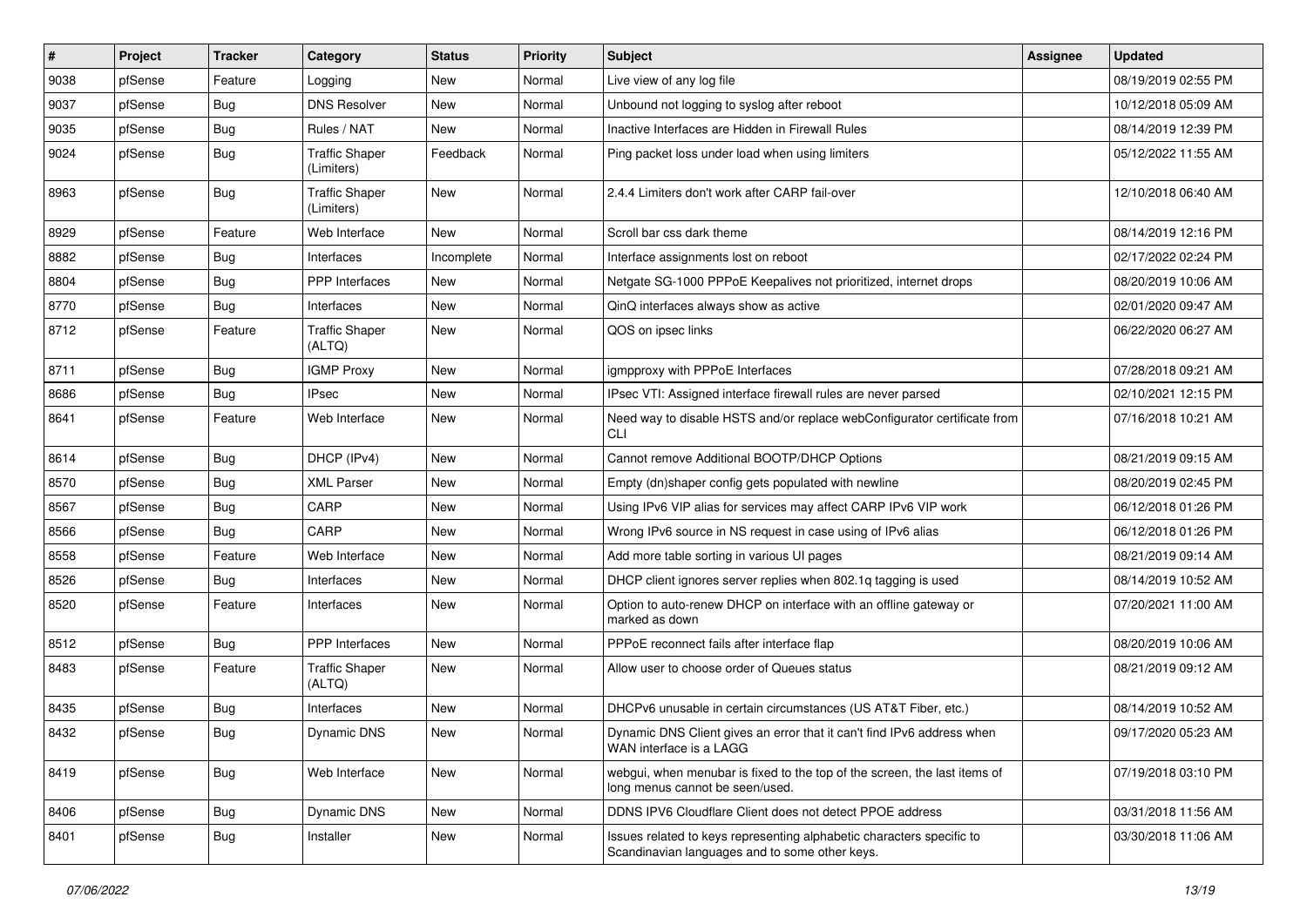| #    | Project | <b>Tracker</b> | Category                                        | <b>Status</b> | <b>Priority</b> | <b>Subject</b>                                                                                                          | Assignee | <b>Updated</b>      |
|------|---------|----------------|-------------------------------------------------|---------------|-----------------|-------------------------------------------------------------------------------------------------------------------------|----------|---------------------|
| 8385 | pfSense | Feature        | Rules / NAT                                     | New           | Normal          | Utilize IP addresses from successfully authenticated OpenVPN endpoints<br>to Update Firewall Rules                      |          | 07/19/2018 03:07 PM |
| 8372 | pfSense | Feature        | Logging                                         | New           | Normal          | add gui setting to adjust refresh rate for dynamic firewall logs                                                        |          | 08/14/2019 10:31 AM |
| 8346 | pfSense | Feature        | <b>IPsec</b>                                    | New           | Normal          | Let pFSense act as an IPSec XAuth VPN Client                                                                            |          | 02/23/2018 07:39 AM |
| 8343 | pfSense | Bug            | Gateways                                        | New           | Normal          | Gateway Routes (Default Routes) not removed in Kernel when removed<br>from GUI                                          |          | 05/14/2020 01:22 AM |
| 8335 | pfSense | Bug            | <b>LAGG Interfaces</b>                          | New           | Normal          | System hang with LACP downlink to UniFi switch                                                                          |          | 08/21/2019 11:18 AM |
| 8330 | pfSense | Feature        | DHCP (IPv4)                                     | New           | Normal          | add options for ddns-local-address statements                                                                           |          | 04/27/2021 12:31 PM |
| 8325 | pfSense | <b>Bug</b>     | UPnP/NAT-PMP                                    | New           | Normal          | UPnP not available for pppoe-Clients                                                                                    |          | 11/15/2020 10:33 AM |
| 8313 | pfSense | Bug            | Notifications                                   | New           | Normal          | STARTTLS auto detection not working                                                                                     |          | 04/21/2022 12:39 PM |
| 8285 | pfSense | Bug            | Web Interface                                   | New           | Normal          | Actions on stale data may result in catastrophic results                                                                |          | 01/16/2018 08:08 PM |
| 8263 | pfSense | Bug            | <b>Traffic Shaper</b><br>(ALTQ)                 | New           | Normal          | Cannot create a nonlinear `Link Share` service curve because of: "the sum<br>of the child bandwidth higher than parent" |          | 11/05/2020 07:31 AM |
| 8262 | pfSense | Feature        | <b>IPv6 Router</b><br>Advertisements<br>(RADVD) | New           | Normal          | Make each prefix flags configurable separately.                                                                         |          | 01/16/2018 12:35 PM |
| 8243 | pfSense | Feature        | <b>XMLRPC</b>                                   | <b>New</b>    | Normal          | Sync dashboard settings over xmlrpc                                                                                     |          | 08/21/2019 10:42 AM |
| 8236 | pfSense | Feature        | <b>DNS Resolver</b>                             | <b>New</b>    | Normal          | Ability to configure "forward-first" and "forward-host" options for more<br>robust domain overrides in DNS Resolver     |          | 12/26/2017 01:26 AM |
| 8207 | pfSense | <b>Bug</b>     | <b>Operating System</b>                         | New           | Normal          | 2.4 cannot boot as a Xen VM with more than 7 NICs                                                                       |          | 06/25/2022 05:42 PM |
| 8178 | pfSense | Feature        | Package System                                  | <b>New</b>    | Normal          | Allow setting attributes for form elements in package XML                                                               |          | 12/09/2017 07:48 PM |
| 8177 | pfSense | Bug            | Package System                                  | New           | Normal          | "/xsl/package.xsl" is referenced in package XML files but not on the<br>firewall                                        |          | 08/14/2019 09:56 AM |
| 8176 | pfSense | Bug            | Package System                                  | New           | Normal          | ./schema/packages.dtd -- referenced in *xml, but missing?                                                               |          | 12/09/2017 06:52 PM |
| 8173 | pfSense | Feature        | Interfaces                                      | New           | Normal          | dhcp6c - RAW Options                                                                                                    |          | 05/29/2022 05:34 PM |
| 8170 | pfSense | Feature        | <b>XMLRPC</b>                                   | New           | Normal          | XMLRPC Sync deletes entires on remote System                                                                            |          | 08/21/2019 10:42 AM |
| 8168 | pfSense | Feature        | IPsec                                           | New           | Normal          | strongswan dhcp option                                                                                                  |          | 12/19/2017 04:14 AM |
| 8149 | pfSense | Feature        | <b>NTPD</b>                                     | New           | Normal          | <b>NTPsec</b>                                                                                                           |          | 10/11/2020 10:59 AM |
| 8130 | pfSense | Bug            | <b>Traffic Graphs</b>                           | New           | Normal          | Status - Monitoring - Area chart displays traffic data differently than Line or<br>Bar charts                           |          | 11/26/2017 01:40 PM |
| 8122 | pfSense | Bug            | OpenVPN                                         | New           | Normal          | openvpn client is unable to use OTP (temporary) passwords                                                               |          | 04/16/2018 09:28 AM |
| 8113 | pfSense | Bug            | Interfaces                                      | New           | Normal          | MTU setting on bridge, openvpn clients ignored                                                                          |          | 12/31/2021 05:55 PM |
| 8095 | pfSense | <b>Bug</b>     | <b>Translations</b>                             | New           | Normal          | Unescaped simple quotes break JavaScript features when the French<br>translation is enabled                             |          | 08/21/2019 09:06 AM |
| 8087 | pfSense | Bug            | Authentication                                  | New           | Normal          | Provide Calling-Station-ID to RADIUS backed VPN connections                                                             |          | 06/06/2020 05:36 AM |
| 8078 | pfSense | Feature        | <b>PPP</b> Interfaces                           | New           | Normal          | <b>PPPoE Reconnect Wait Time</b>                                                                                        |          | 11/09/2017 05:13 PM |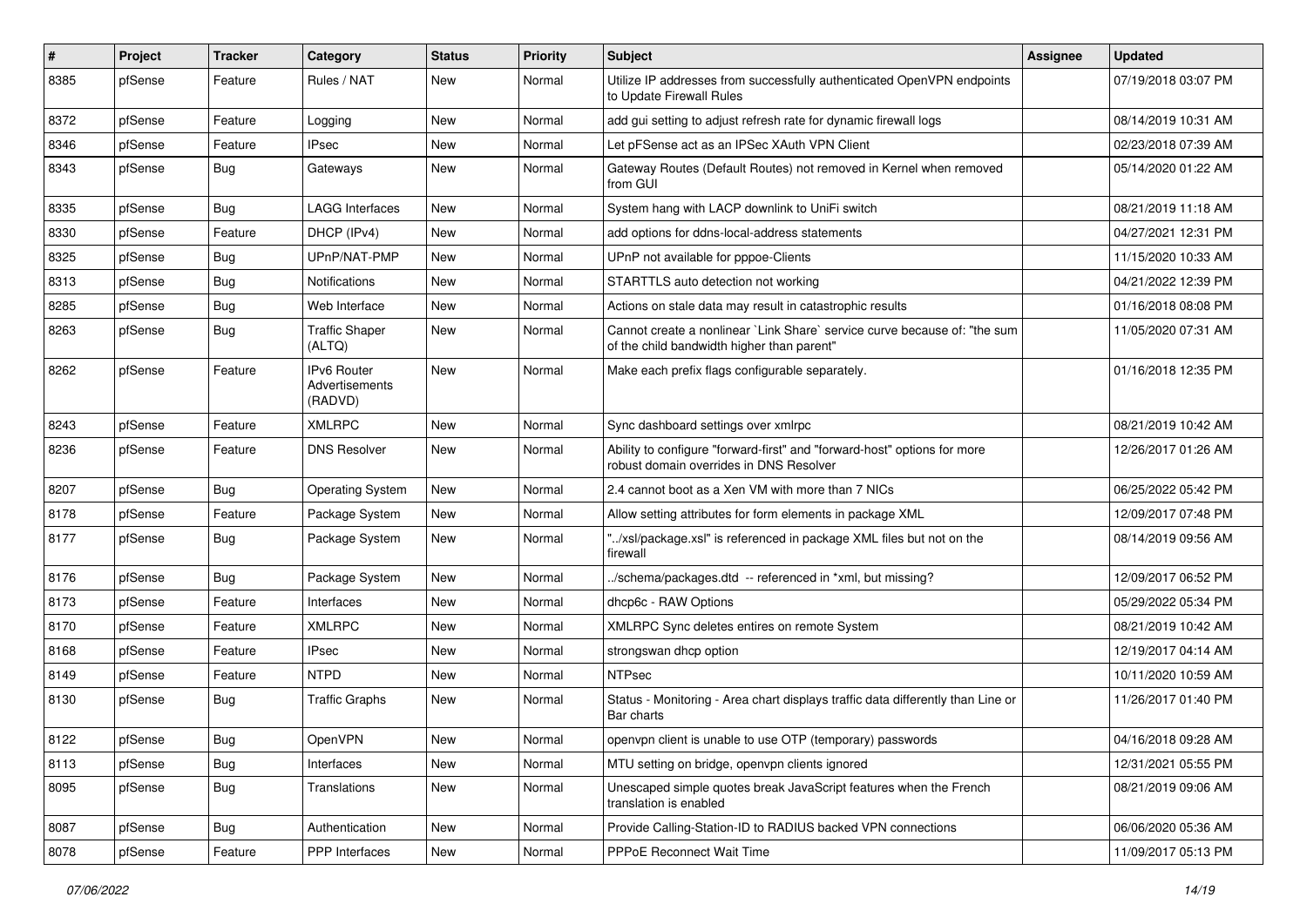| $\sharp$ | Project | <b>Tracker</b> | Category                        | <b>Status</b> | <b>Priority</b> | Subject                                                                                                                           | Assignee | <b>Updated</b>      |
|----------|---------|----------------|---------------------------------|---------------|-----------------|-----------------------------------------------------------------------------------------------------------------------------------|----------|---------------------|
| 8076     | pfSense | <b>Bug</b>     | Backup / Restore                | New           | Normal          | User can easily apply an unusable interface configuration after restore                                                           |          | 08/14/2019 10:52 AM |
| 8073     | pfSense | Bug            | <b>IPsec</b>                    | New           | Normal          | Traffic inexplicably not going through IPSEC despite (in theory) matching<br><b>SPs</b>                                           |          | 11/09/2017 02:51 AM |
| 8066     | pfSense | Bug            | Routing                         | <b>New</b>    | Normal          | Static routes not applied when they go out a interface using carp                                                                 |          | 11/08/2017 02:04 AM |
| 8036     | pfSense | Feature        | <b>IPsec</b>                    | New           | Normal          | Want to run multiple Mobile Client IKEv2 server instances                                                                         |          | 08/14/2019 09:31 AM |
| 8004     | pfSense | Bug            | <b>NAT Reflection</b>           | New           | Normal          | Error notice for a deleted NAT that had a RULE or an existing NAT which<br>is claimed to have no NAT port                         |          | 10/24/2017 06:39 PM |
| 7988     | pfSense | Feature        | Web Interface                   | <b>New</b>    | Normal          | Compact Theme based on Compact-RED with the default theme colors.                                                                 |          | 10/23/2017 05:34 AM |
| 7986     | pfSense | Bug            | Wireless                        | New           | Normal          | WLAN card no longer properly initialized under 2.4.0                                                                              |          | 06/19/2020 08:08 AM |
| 7977     | pfSense | Bug            | Translations                    | New           | Normal          | English text shown in stead of translated text (Routing - Gateway groups -<br>edit)                                               |          | 08/21/2019 11:28 AM |
| 7974     | pfSense | Feature        | Dashboard                       | <b>New</b>    | Normal          | <b>ZFS RAID Monitor Not available</b>                                                                                             |          | 08/20/2019 01:34 PM |
| 7971     | pfSense | Feature        | <b>Captive Portal</b>           | New           | Normal          | Allow import, export and synchronization of MACs under Captive Portal<br>service                                                  |          | 10/19/2017 04:56 AM |
| 7964     | pfSense | Bug            | Multi-WAN                       | <b>New</b>    | Normal          | Restart openypn on gateway switching                                                                                              |          | 08/19/2019 12:35 PM |
| 7957     | pfSense | Feature        | Web Interface                   | <b>New</b>    | Normal          | GUI theme - separate "colour" from "compact/normal" in theme dropdown                                                             |          | 10/17/2017 06:58 AM |
| 7956     | pfSense | Feature        | Web Interface                   | New           | Normal          | Favicon able to match GUI colour setting?                                                                                         |          | 10/17/2017 06:36 AM |
| 7943     | pfSense | Bug            | Web Interface                   | <b>New</b>    | Normal          | CSS Overflow Fix for Drop Down Menus in webConfigurator                                                                           |          | 11/21/2020 02:54 PM |
| 7922     | pfSense | Feature        | Rules / NAT                     | New           | Normal          | Add the option to select the ISP IPv6 Delegated Prefix as a destination in<br>firewall rules                                      |          | 10/10/2017 06:36 PM |
| 7899     | pfSense | Bug            | <b>Traffic Shaper</b><br>(ALTQ) | <b>New</b>    | Normal          | a floating 'match' rule on LAN does not put traffic from a broswer on a<br>clientpc into a shaper queue                           |          | 09/28/2017 09:16 AM |
| 7888     | pfSense | Feature        | Package System                  | New           | Normal          | Add a button in package manager GUI to upgrade all packages                                                                       |          | 09/28/2017 05:50 AM |
| 7881     | pfSense | Feature        | <b>OpenVPN</b>                  | <b>New</b>    | Normal          | OpenVPN client - add support for multiple server entries                                                                          |          | 08/14/2019 09:32 AM |
| 7863     | pfSense | Bug            | User Manager /<br>Privileges    | New           | Normal          | The "WebCfg - All pages" permission inclueds the "User - System: Shell<br>account access" even though that is not a WebCofg page. |          | 09/16/2017 05:13 AM |
| 7852     | pfSense | Feature        | <b>DNS Resolver</b>             | <b>New</b>    | Normal          | Add views support to Unbound GUI                                                                                                  |          | 09/11/2017 12:26 PM |
| 7821     | pfSense | Bug            | DHCP (IPv6)                     | New           | Normal          | GIF does not support broadcast                                                                                                    |          | 08/29/2017 10:50 AM |
| 7812     | pfSense | Feature        | Web Interface                   | New           | Normal          | ZFS handling of autopreplace                                                                                                      |          | 08/13/2019 03:53 PM |
| 7800     | pfSense | Feature        | Logging                         | New           | Normal          | Add option for state logging                                                                                                      |          | 08/13/2019 03:51 PM |
| 7799     | pfSense | Feature        | Rules / NAT                     | New           | Normal          | Make an ajax call to toggle logging by clicking on the logging icon next to a<br>rule                                             |          | 08/13/2019 09:40 AM |
| 7783     | pfSense | Feature        | <b>Operating System</b>         | New           | Normal          | Support for hosting VMs on pfSense using bhyve                                                                                    |          | 03/25/2022 11:53 AM |
| 7781     | pfSense | Feature        | Rules / NAT                     | New           | Normal          | Please Enable Rule Separators on Manual Outbound NAT                                                                              |          | 08/21/2019 09:07 AM |
| 7779     | pfSense | <b>Bug</b>     | OpenVPN                         | New           | Normal          | Traffic crossing a site-to-site OpenVPN tunnel fails to fragment.                                                                 |          | 06/02/2021 08:26 AM |
| 7773     | pfSense | Feature        | <b>IPsec</b>                    | New           | Normal          | IPSec using IKEv2 with split DNS not using provided domain names                                                                  |          | 08/15/2017 05:25 PM |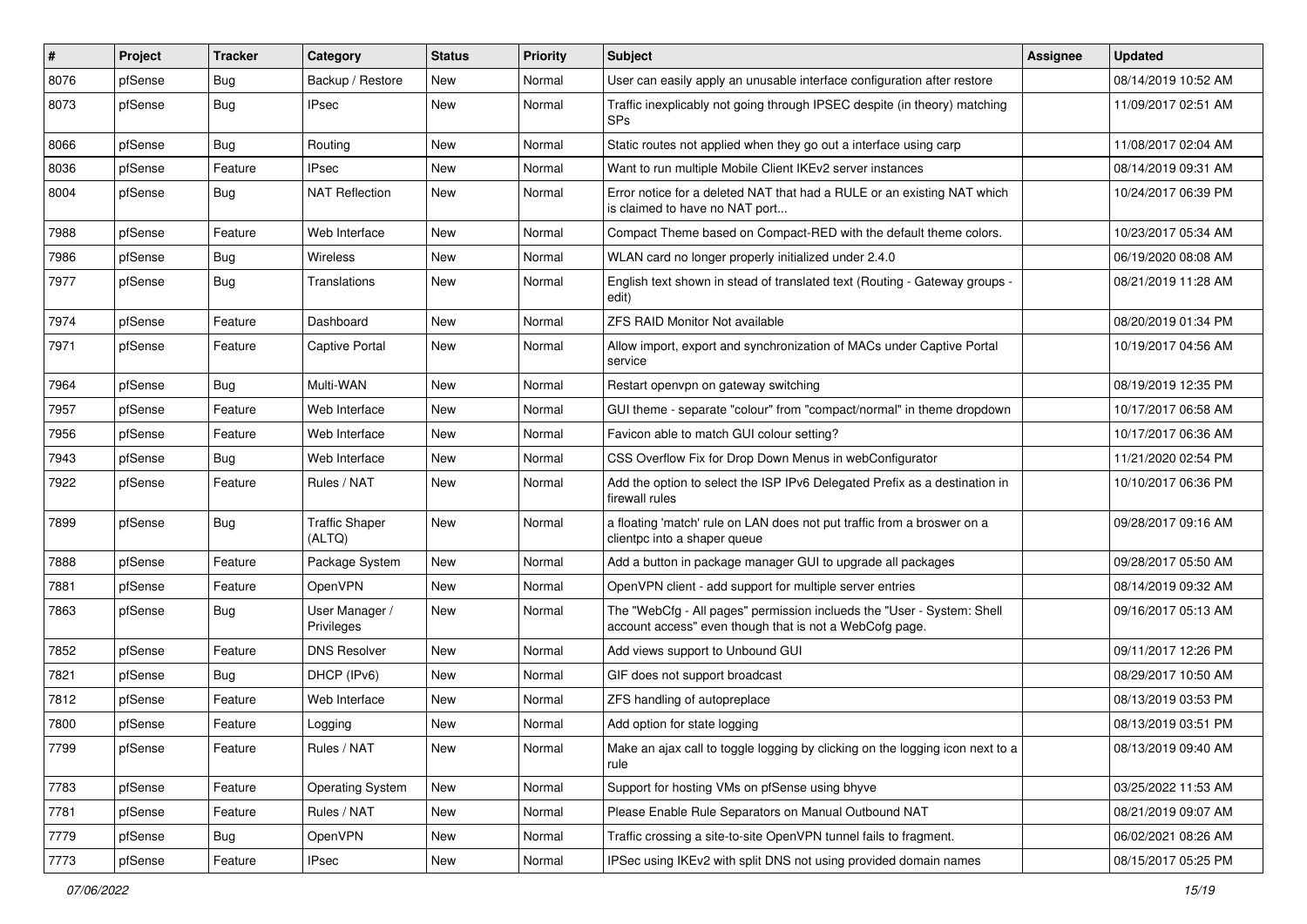| $\sharp$ | Project | <b>Tracker</b> | Category                                 | <b>Status</b> | <b>Priority</b> | Subject                                                                                                               | <b>Assignee</b> | <b>Updated</b>      |
|----------|---------|----------------|------------------------------------------|---------------|-----------------|-----------------------------------------------------------------------------------------------------------------------|-----------------|---------------------|
| 7761     | pfSense | Feature        | Rules / NAT                              | New           | Normal          | Add a way to match on IPv6 proto=0 (hop-by-hop header extension)                                                      |                 | 08/13/2019 03:49 PM |
| 7757     | pfSense | Bug            | Backup / Restore                         | New           | Normal          | Auto Config Backup fails to upload unless Default Gateway is up                                                       |                 | 08/16/2019 12:47 PM |
| 7747     | pfSense | Feature        | Console Menu                             | New           | Normal          | Minor UI Tweak: Make hitting enter on the console (esp via SSH) should<br>not log you out, but simply redraw the menu |                 | 08/01/2017 04:03 PM |
| 7738     | pfSense | Feature        | <b>IPsec</b>                             | <b>New</b>    | Normal          | Highlight which IPSec (or other VPN) crypto modes are<br>hardware-accelerated in the UI                               |                 | 08/13/2019 03:46 PM |
| 7737     | pfSense | Bug            | IPv6 Router<br>Advertisements<br>(RADVD) | New           | Normal          | radvd error message                                                                                                   |                 | 08/13/2019 09:41 AM |
| 7734     | pfSense | Bug            | DHCP (IPv6)                              | New           | Normal          | Using opton ia pd0 does not renew prefix and prefix get dropped                                                       |                 | 07/31/2017 03:46 AM |
| 7720     | pfSense | Feature        | Hardware / Drivers                       | New           | Normal          | Add general watchdog kernel modules (like ichwd) and watchdogd support<br>in the GUI.                                 |                 | 08/19/2019 01:20 PM |
| 7671     | pfSense | Feature        | Gateway Monitoring                       | <b>New</b>    | Normal          | Gateway Monitoring Via Custom Script or Telnet.                                                                       |                 | 09/18/2020 02:59 PM |
| 7665     | pfSense | Bug            | Aliases / Tables                         | New           | Normal          | Host range validation for Aliases is not strict enough                                                                |                 | 08/21/2019 11:01 AM |
| 7626     | pfSense | Feature        | Interfaces                               | New           | Normal          | Add IPoE support for WAN                                                                                              |                 | 01/01/2022 12:31 AM |
| 7602     | pfSense | Feature        | <b>Operating System</b>                  | <b>New</b>    | Normal          | Auto-Create bootable USB for recovery                                                                                 |                 | 08/13/2019 09:50 AM |
| 7590     | pfSense | Bug            | Diagnostics                              | New           | Normal          | diag edit do not save when nothing to sae (in directory browse view)                                                  |                 | 05/20/2017 05:04 PM |
| 7589     | pfSense | Bug            | Diagnostics                              | New           | Normal          | diag_edit.php old print_info_box                                                                                      |                 | 05/20/2017 05:02 PM |
| 7563     | pfSense | Feature        | L <sub>2</sub> TP                        | New           | Normal          | I2tp Suggestion: consider allowing IP/Subnet for the user.                                                            |                 | 08/21/2019 10:52 AM |
| 7551     | pfSense | Bug            | Rules / NAT                              | New           | Normal          | Dynamic IPsec endpoints not added to rule set after WAN down/up                                                       |                 | 05/16/2017 02:26 PM |
| 7541     | pfSense | Feature        | Installer                                | <b>New</b>    | Normal          | ZFS Install, add hot spare option                                                                                     |                 | 08/14/2019 09:32 AM |
| 7476     | pfSense | Bug            | Logging                                  | New           | Normal          | Dirty buffer used to build log messages?                                                                              |                 | 04/17/2017 09:51 PM |
| 7430     | pfSense | Bug            | Interfaces                               | New           | Normal          | pfsense-utils.inc - where_is_ipaddr_configured() should account for<br>loopback interface                             |                 | 08/13/2019 03:48 PM |
| 7420     | pfSense | Bug            | <b>IPsec</b>                             | <b>New</b>    | Normal          | ipsec status freezing                                                                                                 |                 | 02/13/2020 09:09 AM |
| 7418     | pfSense | Feature        | Dynamic DNS                              | New           | Normal          | Dynamic dns should be sorted interface name                                                                           |                 | 08/21/2019 08:58 AM |
| 7405     | pfSense | Feature        | DHCP (IPv4)                              | New           | Normal          | Ability to add dhcp host reservations from "Diagnostics -> ARP table"                                                 |                 | 10/12/2020 08:22 AM |
| 7402     | pfSense | Bug            | Web Interface                            | New           | Normal          | Inconsistent use of htmlentities validation checks                                                                    |                 | 03/21/2017 08:58 AM |
| 7385     | pfSense | Todo           | Web Interface                            | <b>New</b>    | Normal          | Sanitize PHP includes                                                                                                 |                 | 08/13/2019 03:22 PM |
| 7373     | pfSense | <b>Bug</b>     | Rules / NAT                              | New           | Normal          | Firewall schedules GUI needs to be redone from scratch                                                                |                 | 08/21/2019 08:56 AM |
| 7352     | pfSense | Bug            | Routing                                  | New           | Normal          | pfSense IPv6 static route is dumped after a WAN flap                                                                  |                 | 01/20/2022 09:35 AM |
| 7303     | pfSense | Bug            | IPv6 Router<br>Advertisements<br>(RADVD) | New           | Normal          | ipv6 connectivity lost on pfSense reboot                                                                              |                 | 08/20/2019 12:23 PM |
| 7292     | pfSense | Feature        | Dynamic DNS                              | New           | Normal          | DynamicDNS configuration does not sync to HA secondary                                                                |                 | 02/21/2017 04:56 PM |
| 7287     | pfSense | Feature        | <b>NTPD</b>                              | New           | Normal          | NTP add support for ACTS ref clock                                                                                    |                 | 10/12/2020 07:45 AM |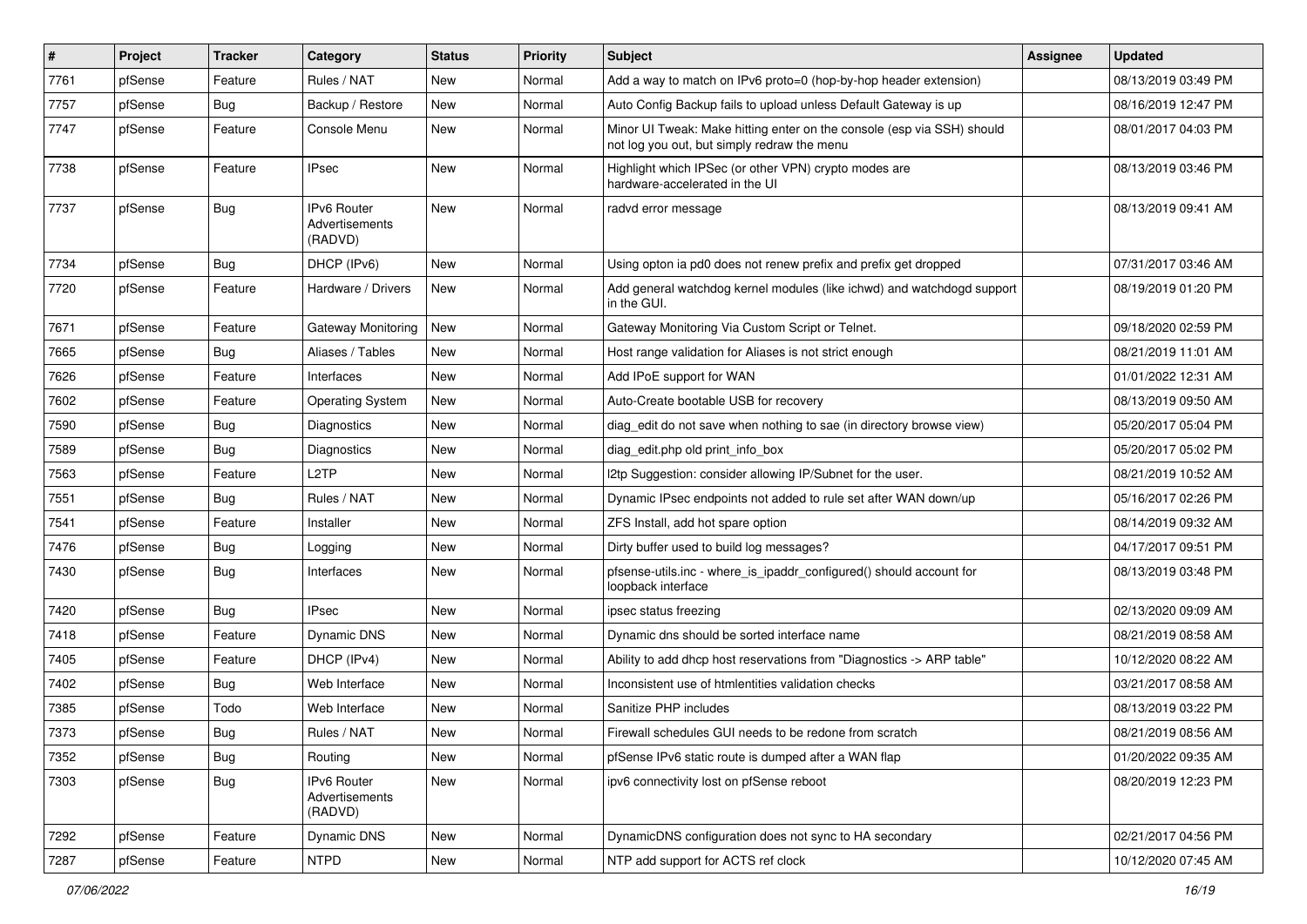| #    | Project | <b>Tracker</b> | Category                                 | <b>Status</b> | <b>Priority</b> | Subject                                                                                                                                             | <b>Assignee</b> | <b>Updated</b>      |
|------|---------|----------------|------------------------------------------|---------------|-----------------|-----------------------------------------------------------------------------------------------------------------------------------------------------|-----------------|---------------------|
| 7286 | pfSense | <b>Bug</b>     | OpenVPN                                  | Incomplete    | Normal          | OpenVPN client is unreliable when you have multiple tunnels                                                                                         |                 | 08/19/2019 03:28 PM |
| 7281 | pfSense | Feature        | OpenVPN                                  | <b>New</b>    | Normal          | OpenVPN: Add support for IPv6 dynamic prefix selection                                                                                              |                 | 12/21/2017 08:56 PM |
| 7260 | pfSense | Feature        | Rules / NAT                              | New           | Normal          | Source OS / p0f Database Missing Modern Operating Systems                                                                                           |                 | 04/18/2020 02:25 AM |
| 7244 | pfSense | Feature        | Developer Tools                          | New           | Normal          | Publish pfsense as a Vagrant Basebox                                                                                                                |                 | 01/29/2019 04:09 AM |
| 7238 | pfSense | Bug            | Web Interface                            | <b>New</b>    | Normal          | Menu layout broken when using "Hostname in Menu" with long hostnames                                                                                |                 | 02/21/2017 07:01 AM |
| 7201 | pfSense | Feature        | <b>NTPD</b>                              | New           | Normal          | NTP Support multiple GPS reference clocks                                                                                                           |                 | 04/27/2021 12:31 PM |
| 7195 | pfSense | Bug            | Package System                           | New           | Normal          | pkg edit.php - <checkenable fields=""> tag has no effect on fields other than<br/>checkbox/input</checkenable>                                      |                 | 08/21/2019 09:15 AM |
| 7182 | pfSense | Feature        | Dashboard                                | <b>New</b>    | Normal          | Break up System Widget on the Dashboard                                                                                                             |                 | 08/21/2019 08:59 AM |
| 7172 | pfSense | <b>Bug</b>     | DHCP (IPv4)                              | New           | Normal          | Sorting by hostname in Services > DHCP Server > LAN should be<br>"natural" (alphanumeric friendly)                                                  |                 | 08/20/2019 03:47 PM |
| 7152 | pfSense | <b>Bug</b>     | <b>DNS Resolver</b>                      | <b>New</b>    | Normal          | Unbound / DNS Resolver issue if "Register DHCP static mappings in the<br>DNS Resolver" set before wildcard DNS custom options                       |                 | 12/18/2021 04:59 PM |
| 7138 | pfSense | <b>Bug</b>     | DHCP (IPv6)                              | Assigned      | Normal          | Pfsense wide dhcpv6 client doesn't recognise ifid statement                                                                                         |                 | 04/21/2022 12:39 PM |
| 7113 | pfSense | <b>Bug</b>     | Dashboard                                | New           | Normal          | Interface name in Traffic Graphs                                                                                                                    |                 | 12/31/2021 05:40 PM |
| 7096 | pfSense | <b>Bug</b>     | <b>DNS Resolver</b>                      | Feedback      | Normal          | Unbound fails to start on boot if specific network devices are configured in<br>the "Network Interfaces"                                            |                 | 11/22/2021 08:59 AM |
| 7085 | pfSense | Feature        | Rules / NAT                              | <b>New</b>    | Normal          | <b>Edit Firewall Rules Seperator</b>                                                                                                                |                 | 09/10/2017 09:15 AM |
| 7082 | pfSense | <b>Bug</b>     | Package System                           | New           | Normal          | pkg edit.php - impossible to use default value with rowhelperfield                                                                                  |                 | 08/21/2019 09:15 AM |
| 7040 | pfSense | <b>Bug</b>     | Interfaces                               | <b>New</b>    | Normal          | Issue when disabling an interface                                                                                                                   |                 | 12/26/2016 02:56 AM |
| 6977 | pfSense | <b>Bug</b>     | Interfaces                               | <b>New</b>    | Normal          | VLAN traffic is erroneously counted as underlying iface (untagged) traffic                                                                          |                 | 08/13/2019 02:56 PM |
| 6960 | pfSense | Feature        | DHCP (IPv4)                              | New           | Normal          | Consider replacing ISC DHCP server with KEA DHCP                                                                                                    |                 | 09/24/2020 01:59 PM |
| 6956 | pfSense | Feature        | <b>Captive Portal</b>                    | New           | Normal          | Allow more control over concurrent logins                                                                                                           |                 | 11/23/2016 12:01 PM |
| 6926 | pfSense | <b>Bug</b>     | UPnP/NAT-PMP                             | New           | Normal          | Miniupnp advertising expired IPv6 address                                                                                                           |                 | 01/15/2022 08:29 PM |
| 6917 | pfSense | Feature        | Upgrade                                  | New           | Normal          | Add ability to choose from what IP/IFACE you search for updates                                                                                     |                 | 11/11/2016 09:51 AM |
| 6845 | pfSense | Feature        | Interfaces                               | New           | Normal          | DHCP / DHCPv6 WAN client status page                                                                                                                |                 | 08/19/2019 12:37 PM |
| 6823 | pfSense | Bug            | Interfaces                               | New           | Normal          | No connectivity after changing link state to UP                                                                                                     |                 | 04/21/2022 12:39 PM |
| 6816 | pfSense | Feature        | IPv6 Router<br>Advertisements<br>(RADVD) | New           | Normal          | Status and/or Diagnostics page for radvd                                                                                                            |                 | 08/13/2019 02:35 PM |
| 6803 | pfSense | Bug            | Web Interface                            | New           | Normal          | CSRF timeout occurs when it (probably) shouldn't                                                                                                    |                 | 11/03/2016 09:43 PM |
| 6799 | pfSense | <b>Bug</b>     | Rules / NAT                              | New           | Normal          | Using NOT (!) with interface subnet macros results unexpected traffic<br>passing when multiple subnets are included in the macro (i.e. VIP subnets) |                 | 02/07/2022 02:18 PM |
| 6796 | pfSense | Feature        | Interfaces                               | New           | Normal          | Allow hostnames as GRE and GIF endpoints                                                                                                            |                 | 08/13/2019 02:35 PM |
| 6776 | pfSense | Feature        | Rules / NAT                              | New           | Normal          | Allow disabling of "filter rule association" by default                                                                                             |                 | 08/17/2021 10:56 AM |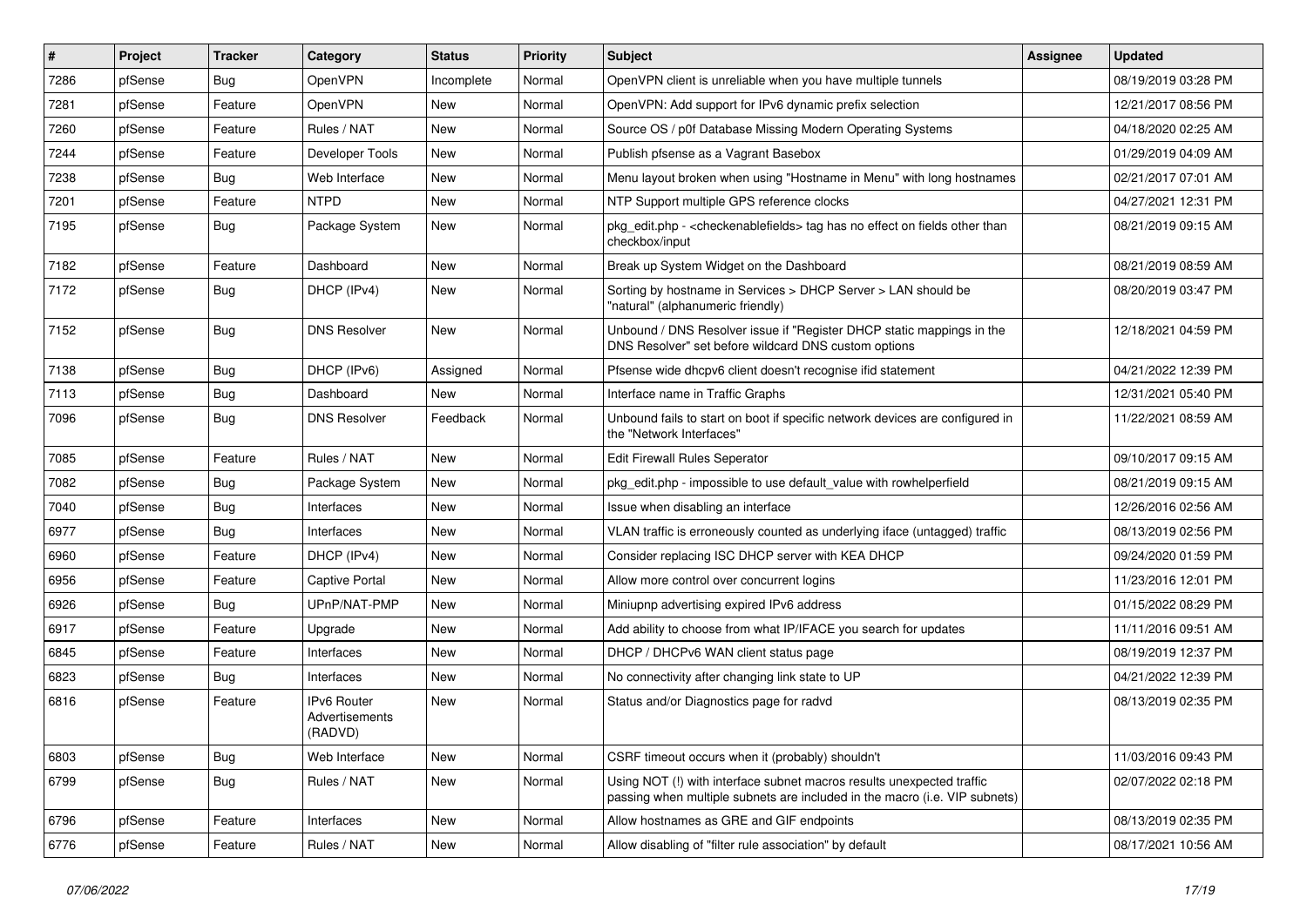| $\vert$ # | Project | <b>Tracker</b> | Category                                 | <b>Status</b> | <b>Priority</b> | Subject                                                                                               | <b>Assignee</b> | <b>Updated</b>      |
|-----------|---------|----------------|------------------------------------------|---------------|-----------------|-------------------------------------------------------------------------------------------------------|-----------------|---------------------|
| 6738      | pfSense | Feature        | Web Interface                            | New           | Normal          | GUI Action Buttons replicated to the top of the List                                                  |                 | 07/10/2021 01:04 PM |
| 6691      | pfSense | Bug            | DHCP (IPv6)                              | New           | Normal          | dhcp6c quits after only two tries if no response was received                                         |                 | 12/07/2020 04:25 PM |
| 6668      | pfSense | Bug            | <b>IPsec</b>                             | Feedback      | Normal          | IPSec tunnel + L2TP/IPSec VPN - wrong PSK chosen by pfSense                                           |                 | 09/21/2019 02:07 AM |
| 6627      | pfSense | Bug            | Rules / NAT                              | New           | Normal          | floating tab match rules ignore quick action so should be removed                                     |                 | 07/18/2016 02:15 PM |
| 6615      | pfSense | Feature        | DHCP (IPv4)                              | New           | Normal          | new DHCP server option                                                                                |                 | 08/13/2019 01:39 PM |
| 6614      | pfSense | Bug            | Web Interface                            | Confirmed     | Normal          | Dashboard high CPU usage                                                                              |                 | 07/14/2016 03:04 PM |
| 6605      | pfSense | Bug            | Interfaces                               | Confirmed     | Normal          | rc.linkup logic issues with actions taken                                                             |                 | 07/12/2016 07:46 PM |
| 6604      | pfSense | Feature        | <b>NTPD</b>                              | New           | Normal          | Allow NTP server list to be overridden by DHCP/PPP                                                    |                 | 08/13/2019 01:39 PM |
| 6602      | pfSense | Feature        | User Manager /<br>Privileges             | New           | Normal          | Config writes denied via "deny config write" permission should notify as<br>such                      |                 | 08/20/2019 03:43 PM |
| 6580      | pfSense | Bug            | <b>Operating System</b>                  | Confirmed     | Normal          | Bridge with down member interface sends ICMP unreachables where it<br>shouldn't                       |                 | 07/05/2016 05:40 PM |
| 6574      | pfSense | Feature        | Hardware / Drivers                       | New           | Normal          | Support USB RNDIS network interfaces                                                                  |                 | 08/20/2019 08:46 AM |
| 6554      | pfSense | Feature        | <b>NTPD</b>                              | New           | Normal          | Reintroduce NTP mode7 for IEEE 1588 PTPd interop                                                      |                 | 08/13/2019 01:40 PM |
| 6541      | pfSense | <b>Bug</b>     | IPv6 Router<br>Advertisements<br>(RADVD) | New           | Normal          | IPv6 RAs always include on-link prefix; clients may not use DHCPv6<br>managed addresses               |                 | 08/13/2019 03:23 PM |
| 6539      | pfSense | Feature        | Rules / NAT                              | <b>New</b>    | Normal          | ICMPv6 filtering requires multiple rules - no range support                                           |                 | 08/13/2019 01:23 PM |
| 6517      | pfSense | Bug            | <b>IPsec</b>                             | Confirmed     | Normal          | Adding mobile IPsec phase 2 entries requires restart of strongswan                                    |                 | 06/21/2016 11:04 PM |
| 6501      | pfSense | Todo           | Web Interface                            | New           | Normal          | Tightening up subnet expansion                                                                        |                 | 08/13/2019 01:23 PM |
| 6500      | pfSense | Feature        | Package System                           | New           | Normal          | Should be a way to determine which packages are available without<br>having to update/install         |                 | 06/17/2016 05:34 PM |
| 6493      | pfSense | Bug            | Web Interface                            | Confirmed     | Normal          | Dynamic DNS clients slow page load                                                                    |                 | 06/17/2016 03:43 AM |
| 6481      | pfSense | Bug            | <b>IPsec</b>                             | New           | Normal          | loading EAP_RADIUS method failed                                                                      |                 | 03/24/2020 04:25 PM |
| 6469      | pfSense | Feature        | Console Menu                             | New           | Normal          | Improve help + self documentation in console PHP shell                                                |                 | 08/13/2019 01:23 PM |
| 6457      | pfSense | Feature        | Installer                                | New           | Normal          | Allow ability to configure AWS EC2 AMI via userdata                                                   |                 | 09/21/2020 02:54 PM |
| 6412      | pfSense | Feature        | <b>Operating System</b>                  | New           | Normal          | Add includedir directive for /var/etc/xinet.d to xinetd configuration                                 |                 | 08/13/2019 01:23 PM |
| 6398      | pfSense | Bug            | Configuration<br>Backend                 | New           | Normal          | If config cannot be loaded due to corruption or bug, it isn't handled<br>gracefully (just stops)      |                 | 08/13/2019 01:23 PM |
| 6370      | pfSense | <b>Bug</b>     | <b>IPsec</b>                             | Confirmed     | Normal          | IPSEC bound to WAN gateway group and Dynamic DNS doesn't to fail<br>back tunnel to WAN on DDNS update |                 | 08/31/2021 07:38 AM |
| 6362      | pfSense | <b>Bug</b>     | DHCP (IPv4)                              | Confirmed     | Normal          | DHCP Client ID not used                                                                               |                 | 07/09/2021 06:30 AM |
| 6332      | pfSense | Todo           | Web Interface                            | New           | Normal          | Upgrade encryption options to cover current range of recommendations                                  |                 | 08/13/2019 02:34 PM |
| 6321      | pfSense | Bug            | L <sub>2</sub> TP                        | New           | Normal          | Problem with connecting I2tp over ipsec from android and windows                                      |                 | 11/13/2020 11:01 AM |
| 6289      | pfSense | <b>Bug</b>     | Interfaces                               | New           | Normal          | IPv6 address not given to track6 interfaces on create                                                 |                 | 12/30/2021 04:17 AM |